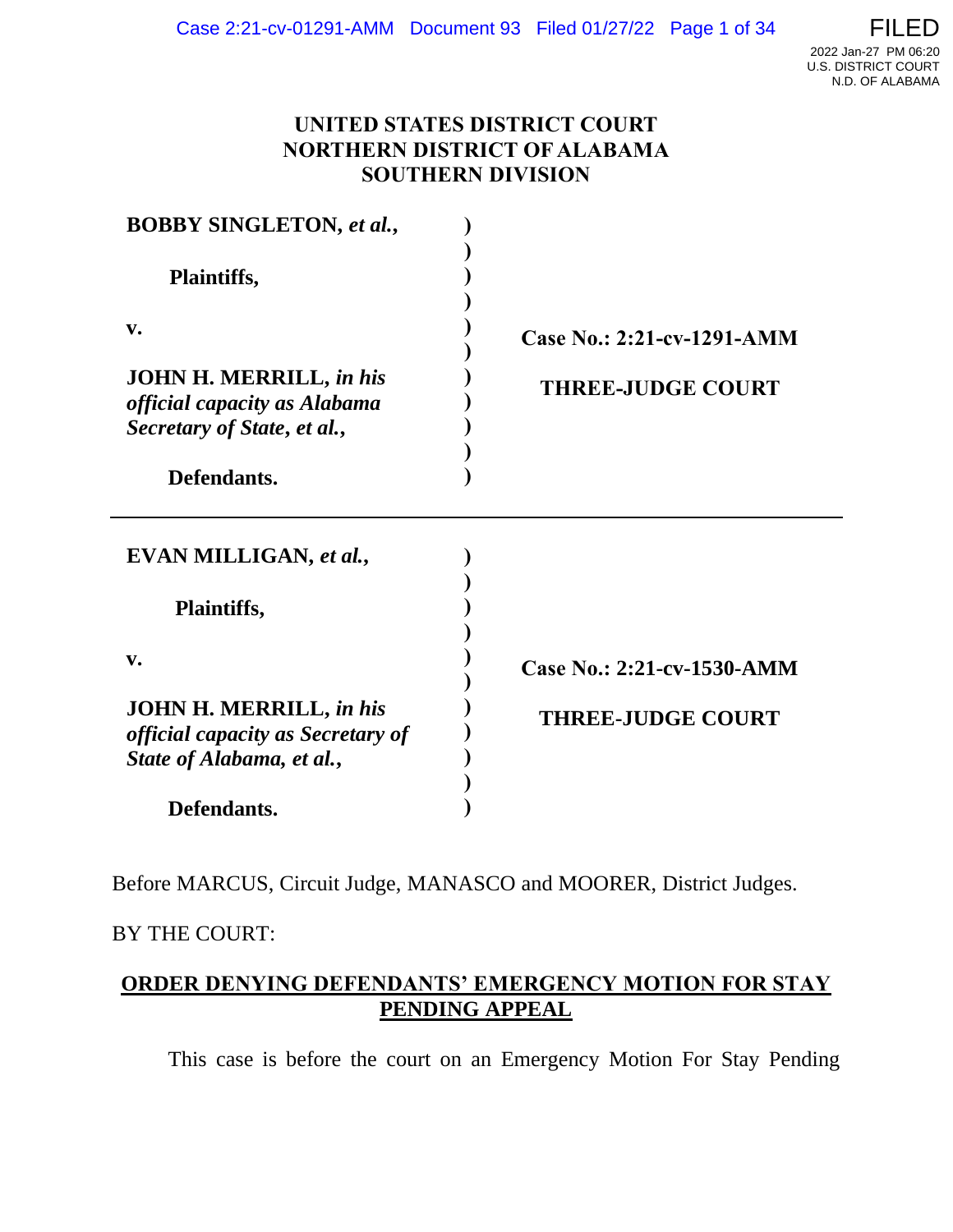Appeal filed by Alabama Secretary of State John H. Merrill, Alabama Senator Jim McClendon, and Alabama Representative Chris Pringle ("Defendants"), and responses filed by the *Milligan* plaintiffs and plaintiffs in the related cases. *Milligan*  Doc. 110; *Milligan* Doc. 116; *Singleton* Doc. 90; *Caster* Doc. 107. <sup>1</sup> For the reasons explained below, we **DENY** Defendants' motion.

First things first. As we see it, this case is not, as Defendants say, "the rare Section 2 case in which Plaintiffs have admitted that they cannot possibly draw a map with an additional majority-minority district unless traditional redistricting principles are subordinated to race." Doc. 110 at  $6<sup>2</sup>$  Plaintiffs made no such concession because they did not subordinate traditional redistricting principles to

<sup>&</sup>lt;sup>1</sup> This case is one of three cases currently pending in the Northern District of Alabama that challenge Alabama's congressional electoral map ("the Plan"). The other two cases are *Singleton v. Merrill*, Case No. 2:21-cv-1291-AMM (which challenges the Plan on constitutional grounds only), and *Caster v. Merrill*, Case No. 2:21-cv-1536-AMM (which challenges the Plan on statutory grounds only). *Singleton* and *Milligan* were consolidated for the limited purpose of expedited preliminary injunction proceedings and heard by this three-judge court. The motion for preliminary injunctive relief in *Caster* (which is pending before Judge Manasco sitting alone) was heard during the consolidated preliminary injunction hearing in *Singleton* and *Milligan*. All parties agreed during the preliminary injunction proceedings that any evidence admitted in one case could be used in any of the three cases unless counsel raised a specific objection. *See Singleton* Doc. 72-1; *Caster*  Doc. 74; Tr. Dec. 20, 2021 Hrg. at 14–17; Tr. 29. (Unless otherwise specified, transcript citations are to the transcript of the seven-day preliminary injunction hearing, which is available at *Milligan* Doc. 105.) Accordingly, we considered evidence adduced in all three cases.

<sup>2</sup> Page number pincites are to the CM/ECF page number that appears in the top righthand corner of each page, if such a page number is available.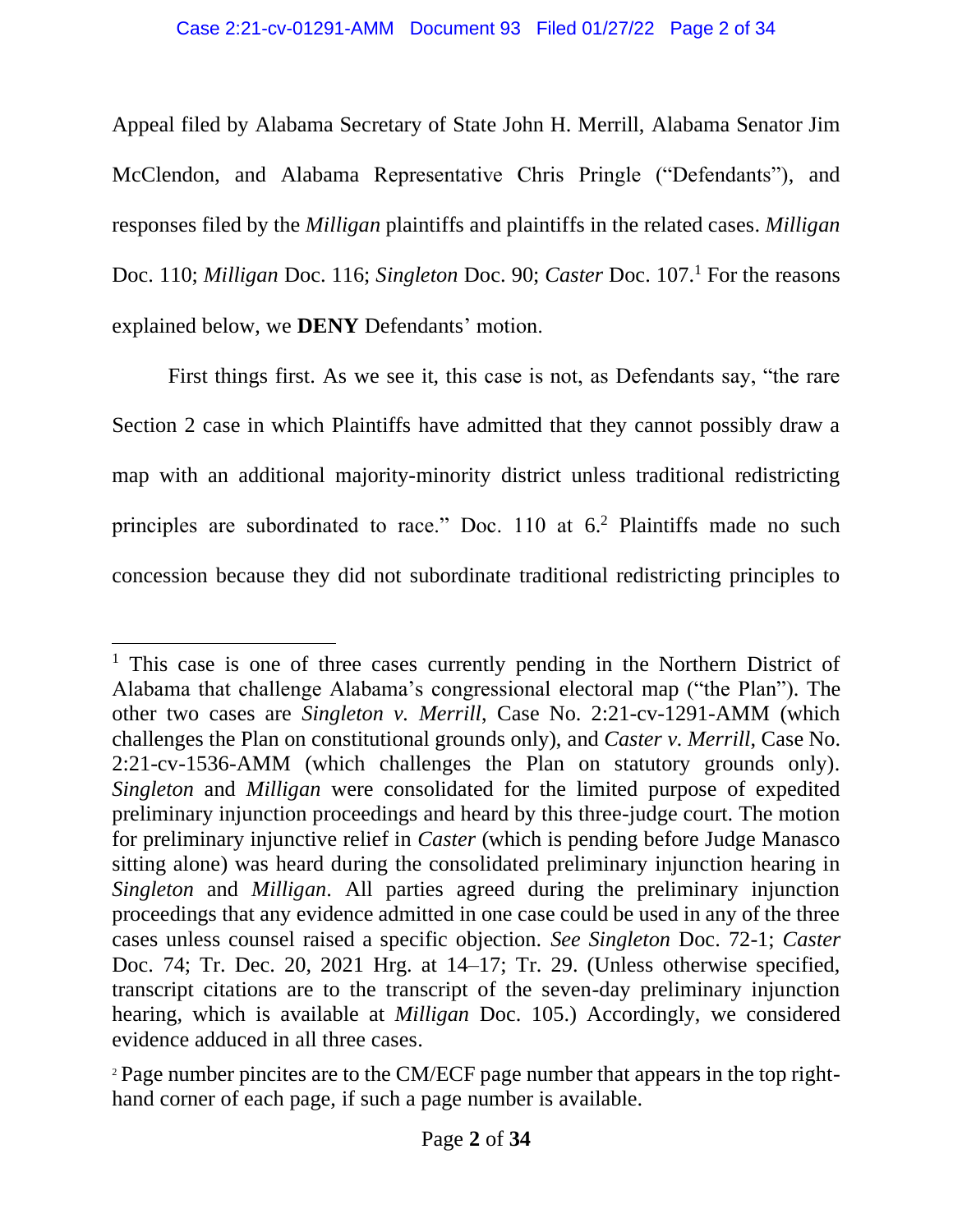race. *See infra* Part I. And this is a straightforward Section Two case, not a legal unicorn: the preliminary injunction rests on the court's exhaustive application of settled law to **two** extensive evidentiary records, *see Milligan* Doc. 107 at 52–214. Under controlling precedent, and based on this evidential foundation, the plaintiffs have likely established a violation of Section Two of the Voting Rights Act.

The preliminary injunction rests on an extremely robust body of evidence. We had the benefit of a seven-day preliminary injunction hearing that covered *Singleton*, *Milligan*, and *Caster* and included live testimony from seventeen witnesses (eleven experts and six other fact witnesses); more than 400 pages of prehearing briefing and 600 pages of post-hearing briefing; reports and rebuttal reports from every expert witness; more than 350 hearing exhibits; joint stipulations of fact that span seventyfive pages; and able argument by the forty-three lawyers who have appeared in the litigation. The transcript of the hearing spans nearly 2,000 pages.

Accordingly, the preliminary injunction rests on systematically detailed findings of fact (including our assessments of the credibility of all the expert witnesses) and carefully considered conclusions of law. *See Milligan* Doc. 107 at 139–225. After we conducted the fact-intensive analysis that Supreme Court and Eleventh Circuit precedents instruct us to conduct, we did not and do not regard the question of whether the *Milligan* plaintiffs are substantially likely to succeed on the merits of their Section Two claims as a close one. *See id.* at 195–96.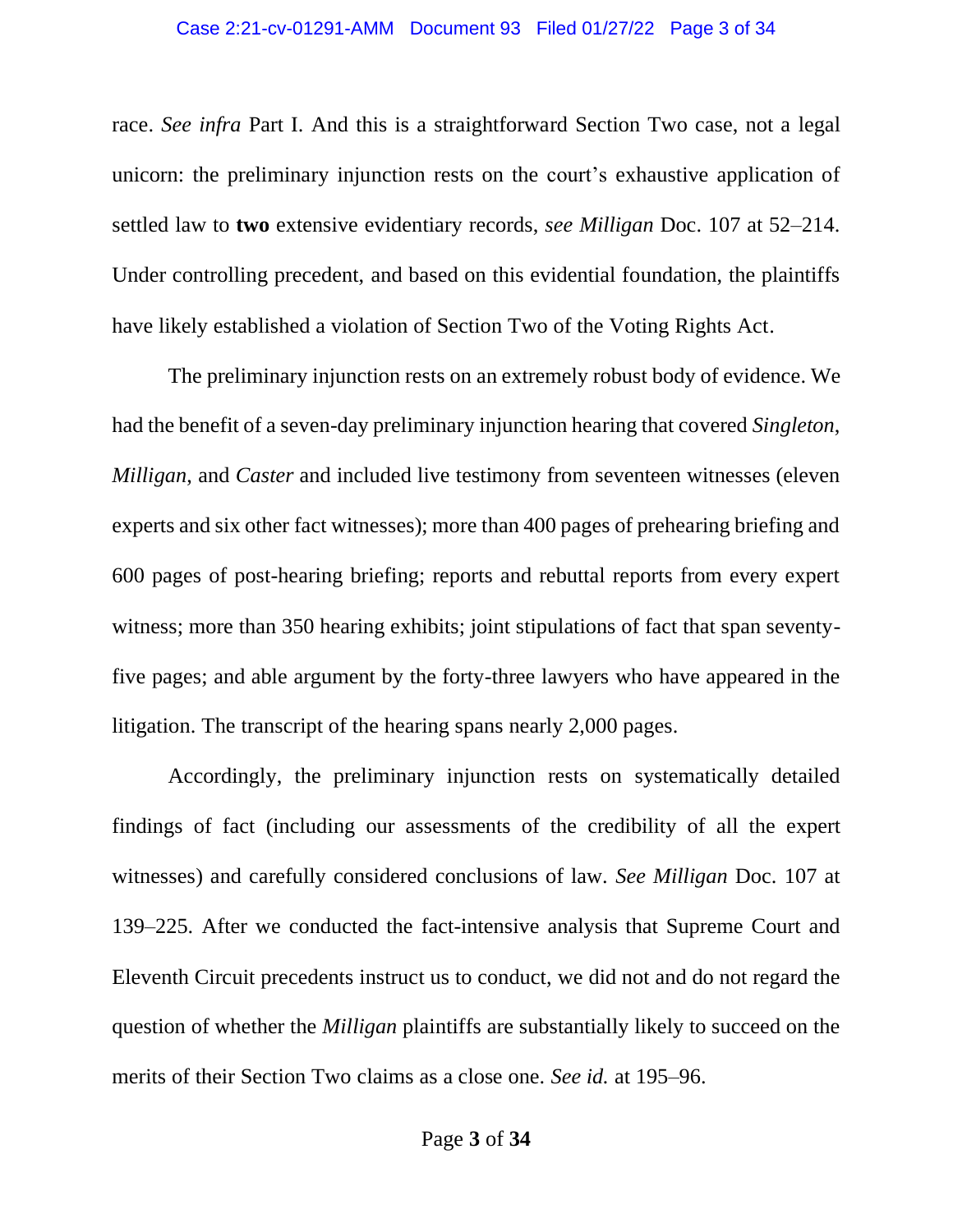### Case 2:21-cv-01291-AMM Document 93 Filed 01/27/22 Page 4 of 34

We consider four factors in our measure of Defendants' application for a stay pending appeal: (1) whether Defendants "ha[ve] made a strong showing that [they are] likely to succeed on the merits; (2) whether [Defendants] will be irreparably injured absent a stay; (3) whether issuance of the stay will substantially injure the other parties interested in the proceeding; and (4) where the public interest lies." *Nken v. Holder*, 556 U.S. 418, 425–26 (2009) (internal quotation marks omitted).

"A stay is an intrusion into the ordinary processes of administration and judicial review, and accordingly is not a matter of right, even if irreparable injury might otherwise result to the appellant." *Id.* at 427 (internal quotation marks and citations omitted). Defendants bear the burden of establishing that "circumstances justify an exercise of [the court's] discretion." *Id.* at 433–34.

Defendants make four arguments in support of their request for a stay, and we consider each in turn. To determine whether Defendants "ha[ve] made a strong showing that [they are] likely to succeed on the merits" of their arguments on appeal, *Id.* at 426, because our findings of fact in these fact-intensive cases will be subject to review only for clear error, *Cooper v. Harris*, 137 S. Ct. 1455, 1465 (2017), we assess for each argument whether our view of the evidence on that argument is "plausible in light of the entire record," *Brnovich v. Democratic Nat'l Comm.*, 141 S. Ct. 2321, 2349 (2021). Ultimately, we conclude that Defendants' stay motion which is effectively an unsupported motion for reconsideration — does not satisfy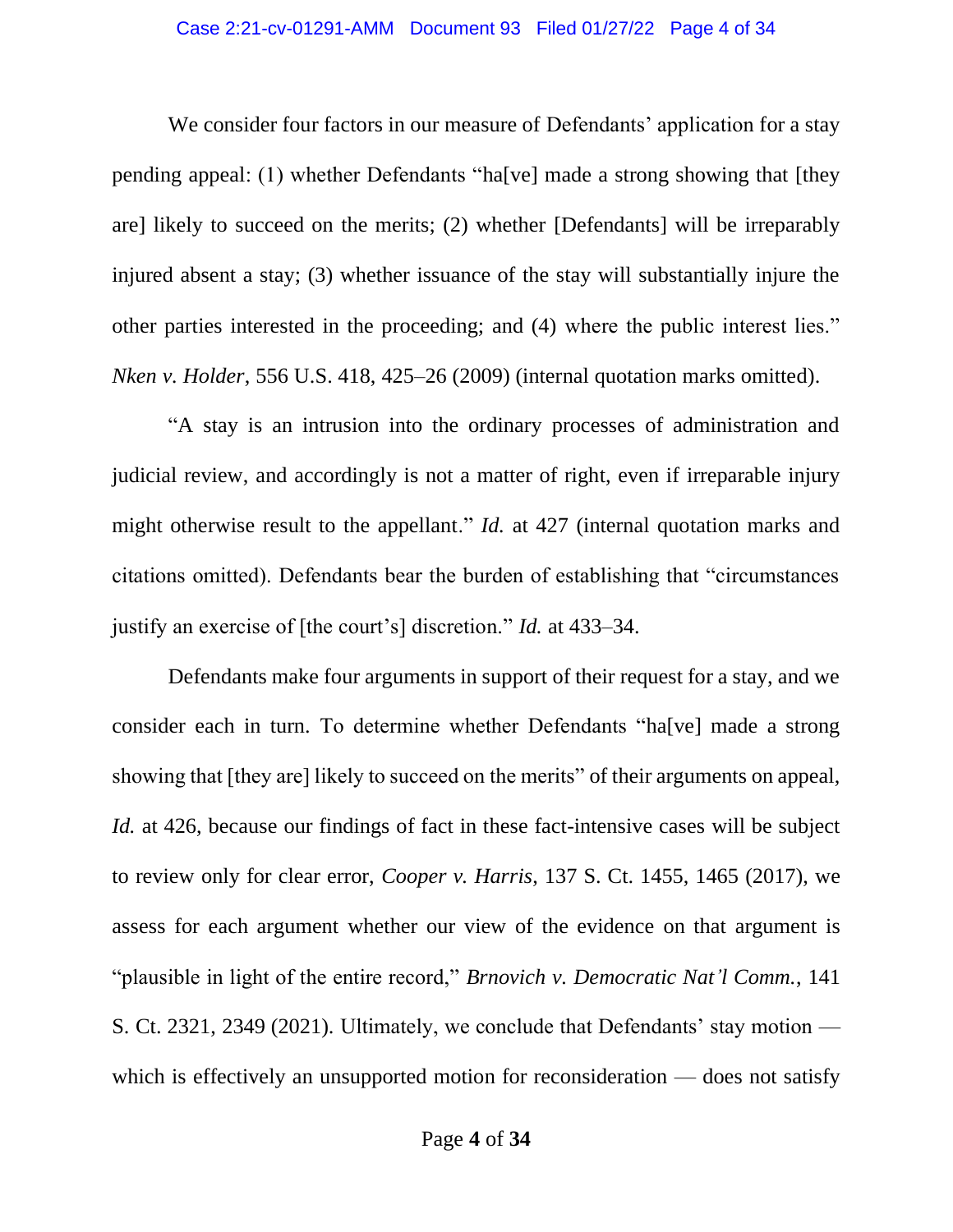their heavy burden.

# **I. Defendants have not made a strong showing that they are likely to prevail on their assertion that Plaintiffs cannot satisfy** *Gingles* **I.**

Defendants' primary argument in support of a stay is that the plaintiffs cannot satisfy the first *Gingles* requirement — that as a group, Black voters in Alabama are "sufficiently large and geographically compact to constitute a [voting-age] majority" in an additional reasonably configured congressional district. *Cooper*, 137 S. Ct. at 1470 (internal quotation marks omitted). As we laid out in the preliminary injunction, our conclusion that the plaintiffs satisfied *Gingles* I proceeded in four steps: (1) a fact-finding about numerosity (*i.e.*, that Black voters as a group are sufficiently large to constitute a majority in a second majority-Black congressional district), *see Milligan* Doc. 107 at 146–47; (2) our findings crediting the testimony of the plaintiffs' *Gingles* I experts, Dr. Duchin and Mr. Cooper, *see Milligan* Doc. 107 at 148–56; (3) a fact-finding about geographical compactness (*i.e.*, that when we reviewed the statistical scores of geographic compactness — both by considering the expert testimony and by comparing the statistical compactness scores for the plaintiffs' illustrative remedial plans<sup>3</sup> and the majority-minority districts in those

<sup>&</sup>lt;sup>3</sup> When we refer to the plaintiffs' illustrative remedial plans or districts, we are referring to the eleven different illustrative remedial plans submitted by the plaintiffs, each of which includes two majority-Black districts. We described these plans in the preliminary injunction as the "Cooper plans" (the seven illustrative plans prepared by Mr. Bill Cooper, the *Caster* plaintiffs' *Gingles* I expert) and the "Duchin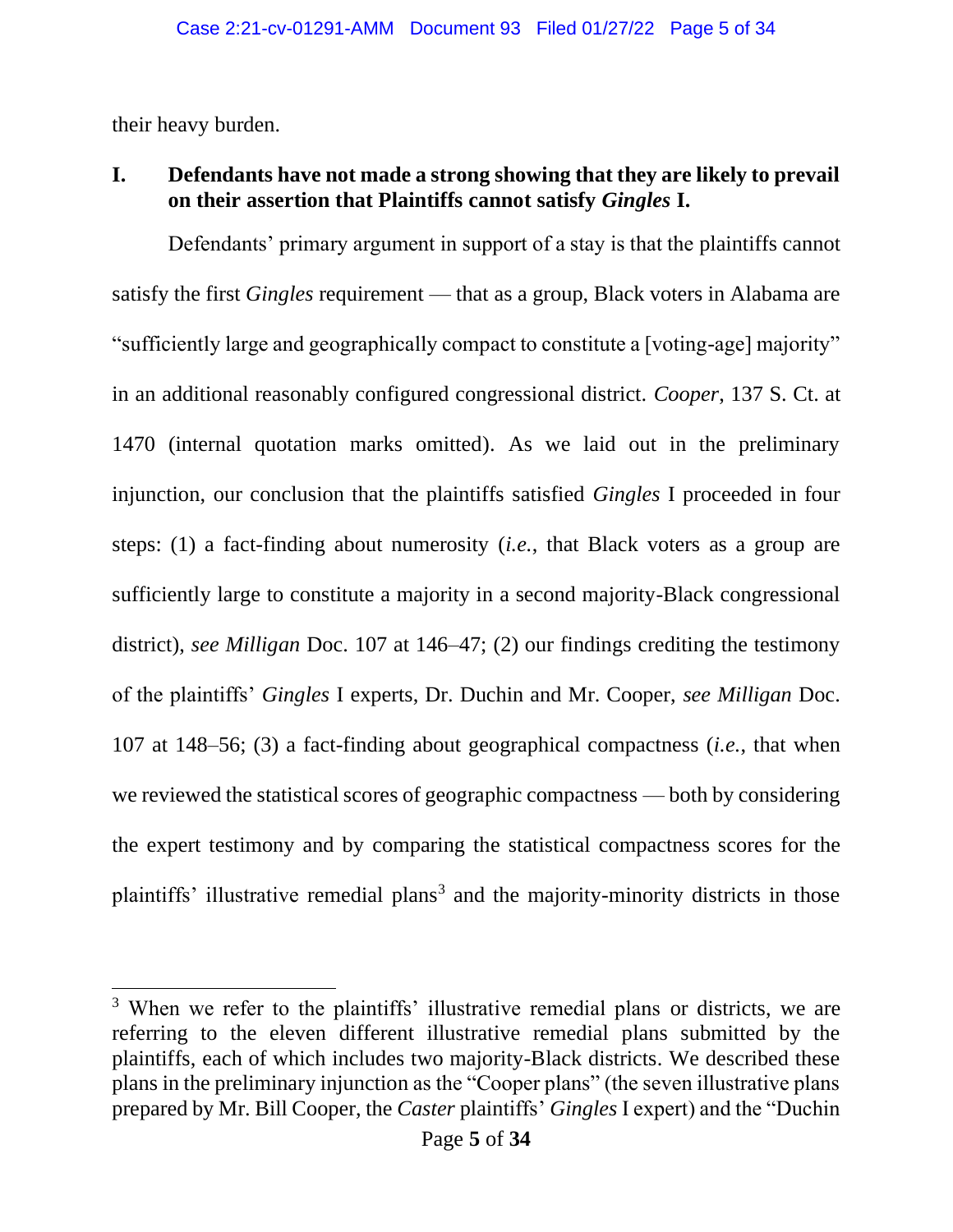#### Case 2:21-cv-01291-AMM Document 93 Filed 01/27/22 Page 6 of 34

plans to the statistical compactness scores for the Plan and the challenged districts in the Plan — we found the plaintiffs' illustrative remedial plans strongly suggest that Black voters in Alabama are sufficiently compact to comprise an additional reasonably configured majority-Black district), *see id.* at 157–62; and (4) a factfinding about reasonable compactness that considers more than mere geography (*i.e.*, that the majority-minority districts in the plaintiffs' illustrative remedial plans reflect the reasonable compactness of the Black population in Alabama when we make appropriate visual assessments and consider traditional redistricting principles), *see id.* at 162–174.

The final step, our fact-finding about reasonable compactness, proceeded in three component steps: (a) our visual assessment of the geographic dispersion of Black population in Alabama (which led us to find that we could see why the plaintiffs' experts expected to be able easily to draw a second reasonably configured majority-Black congressional district), *see id.* at 160–61; (b) our visual assessment of the majority-Black districts in the plaintiffs' illustrative remedial plans (which led us to find that those districts are not bizarrely shaped and do not include tentacles, appendages, or other such obvious irregularities), *see id.* at 162; and (c) our consideration of all of the traditional redistricting principles (which led us to find

plans" (the four illustrative plans prepared by Dr. Moon Duchin, the *Milligan*  plaintiffs' *Gingles* I expert).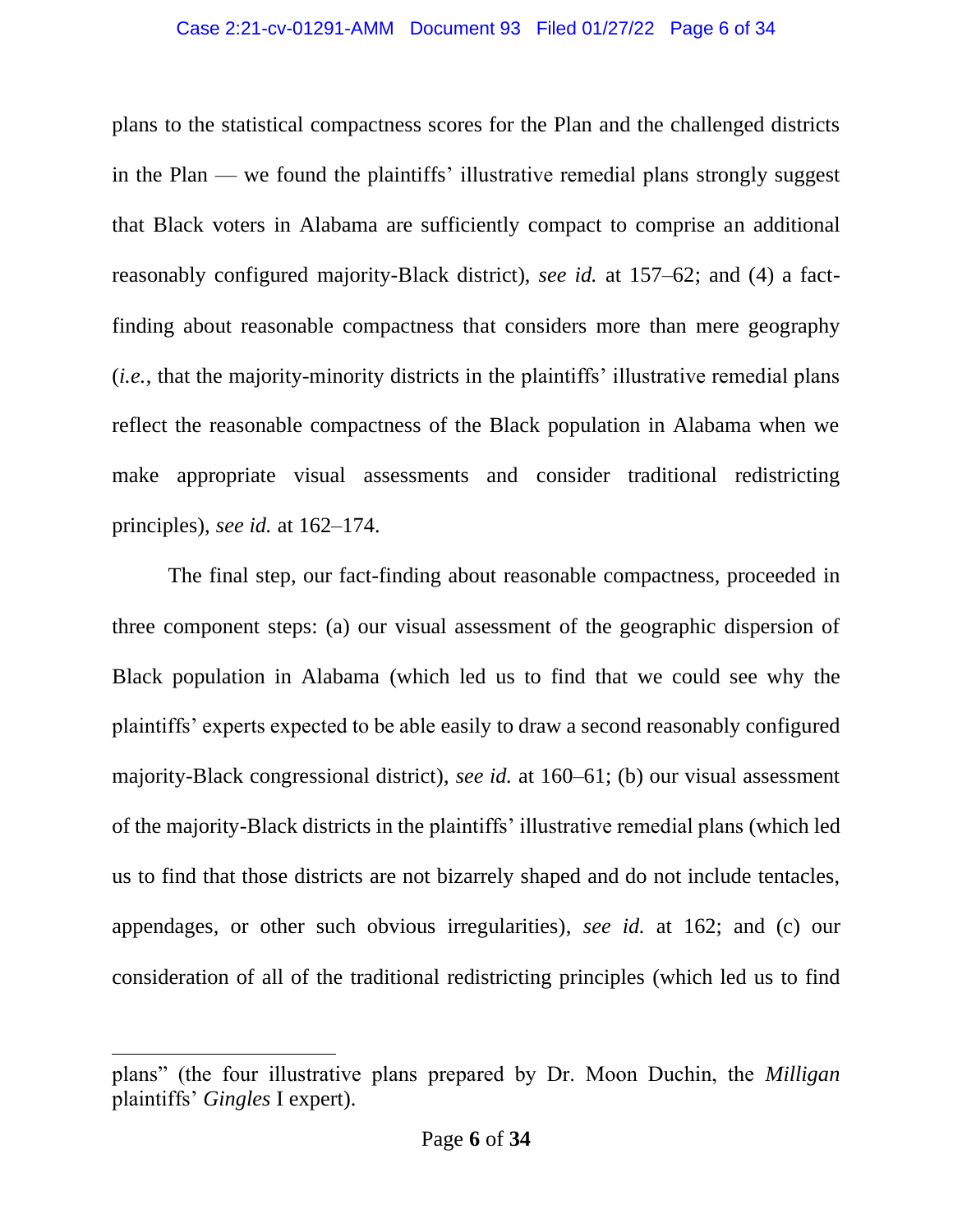### Case 2:21-cv-01291-AMM Document 93 Filed 01/27/22 Page 7 of 34

that the plaintiffs' remedial plans balance population across districts, include only contiguous districts, respect existing political subdivisions, respect important communities of interest, and protect incumbents as much as possible), *see id.* at 162– 74.

Defendants' stay motion does not contest the first six steps of our analysis. They argue only that the plaintiffs cannot establish *Gingles* I because of the "objective fact" that they cannot draw two majority-Black congressional districts "without subordinating traditional districting principles to race." *Milligan* Doc. 110 at 7 (emphasis omitted); *see also id.* at 8–14 (accusing plaintiffs of "sacrific[ing]" and "abandoning all" traditional redistricting principles). Further, Defendants say – four separate times, each without citation – that the plaintiffs "concede" or "admit[]" that they cannot draw a second majority-Black district without abandoning all traditional redistricting principles to considerations of race. *See id.* at 3, 4, 6. Ultimately, Defendants say, plaintiffs allowed race to pervade and predominate in their plans, and our ruling not only "concludes that such predominance is permissible," but also "will require race to be used at all times, in all places, and for all districts," and even "permits race to predominate in redistricting at all times, in all places, and in all districts." *Milligan* Doc. 110 at 3, 4, 11. We remain unpersuaded.

We first consider Defendants' claim that the plaintiffs have conceded this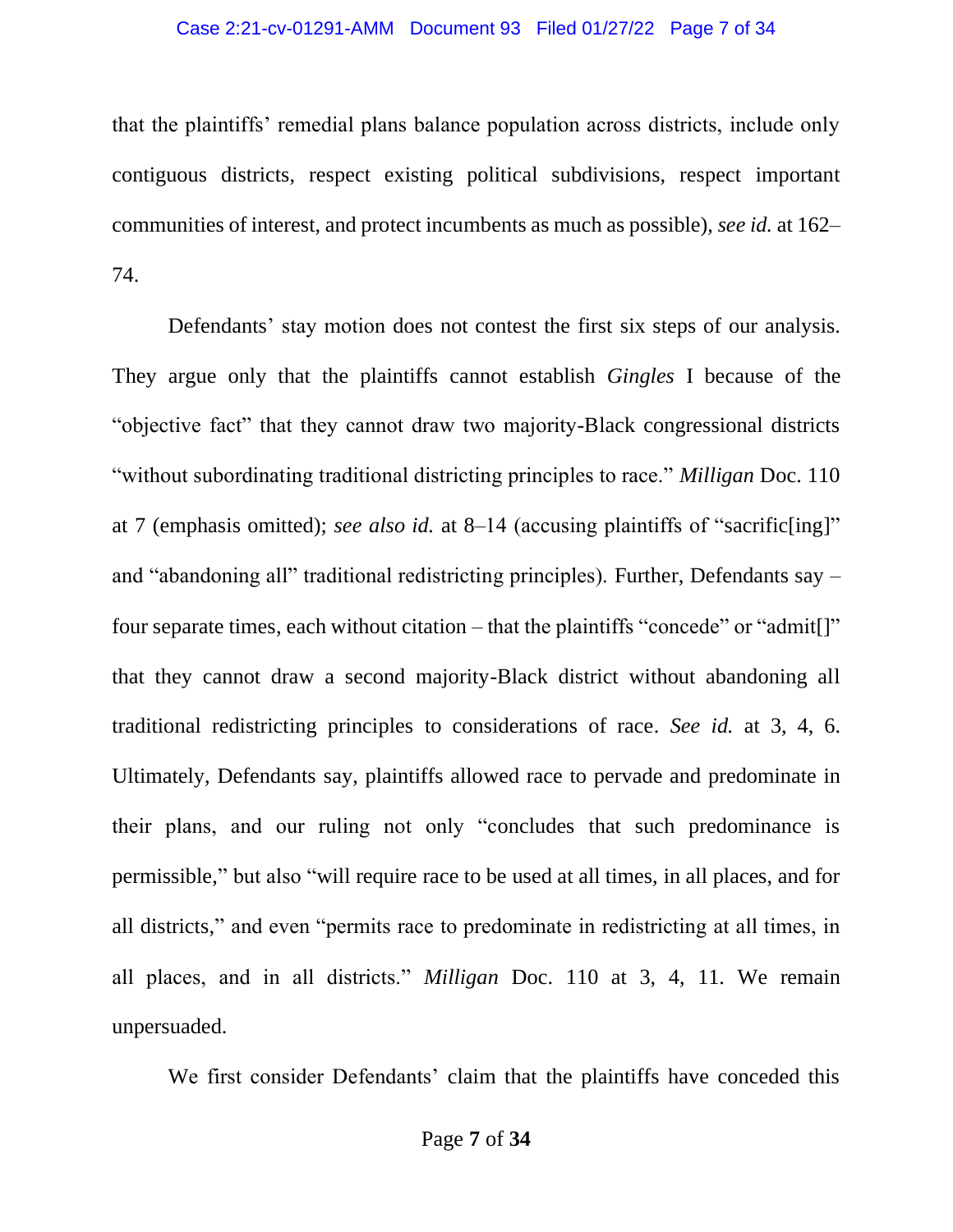point; we next consider Defendants' charge that the plaintiffs sacrificed traditional redistricting principles; and we finally consider whether the preliminary injunction allows race to predominate over traditional redistricting principles.

### **A. Plaintiffs did not make the concession that Defendants say they did.**

*First*, the plaintiffs did not make the concession that Defendants say they did. Defendants offer no citation for their claim because there was no concession. We have carefully reviewed every motion, every brief, and every expert report; and we carefully heard and then reviewed again every witness's testimony and every lawyer's argument; and that concession simply did not happen. Indeed, the plaintiffs' experts explained at length how and to what extent they considered each traditional redistricting principle. *See infra* at Parts I.B & I.C.1; *see Milligan* Doc. 107 at 53–64, 85–92, 148–52, 157–74.

# **B. Plaintiffs did not sacrifice traditional redistricting principles, and Defendants offer no reason why any of our fact-findings on this are clear error.**

*Second*, we reject Defendants' argument that plaintiffs cannot draw two majority-Black congressional districts without sacrificing traditional redistricting principles. In the preliminary injunction, we considered in turn each traditional districting principle (as expressed in the Alabama Legislature's redistricting guidelines, *Milligan* Doc. 88-23), and we made detailed findings of fact, based on all the evidence, about whether and to what extent the plaintiffs' experts considered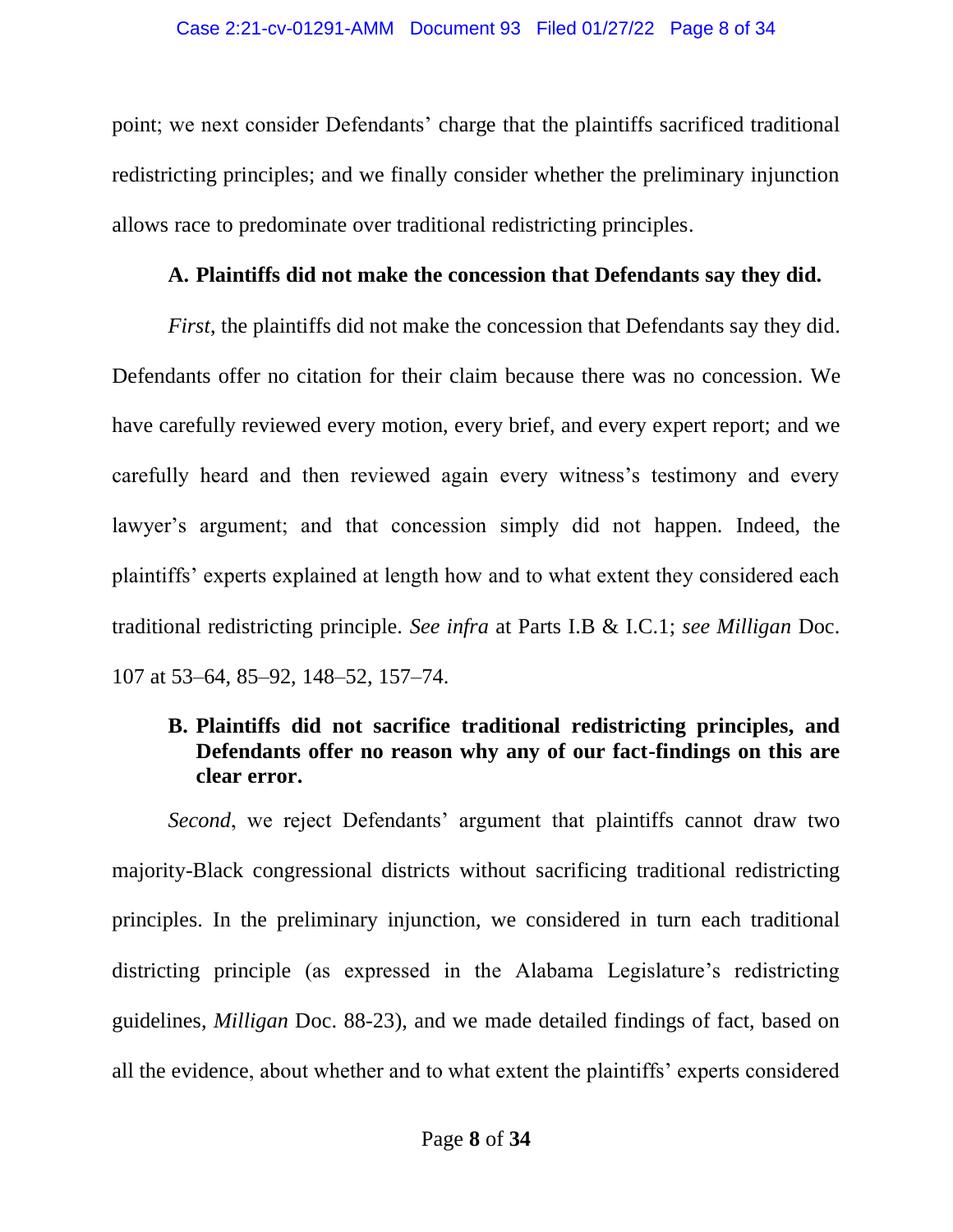each one. *See Milligan* Doc. 107 at 162–74. In their stay motion, Defendants never mention any of these findings, let alone make a strong showing that on appeal, they will likely prevail on their argument that our view of the evidence was implausible. *See Milligan* Doc. 110 at 3–16. In the absence of even a passing mention of a reason why our findings were clear error, we will not issue a stay.

Nevertheless, out of an abundance of caution, we carefully revisited each finding of fact with fresh eyes to determine whether we could discern any basis to depart from our original analysis. We see none.

Undisputed evidence establishes that the plaintiffs' illustrative remedial plans equalize population across districts and include only contiguous districts. *See Milligan* Doc. 107 at 162–63. Substantial evidence establishes that the plaintiffs' illustrative remedial plans respect existing political subdivisions, including counties, cities, towns, and precincts, at least as well as the Plan does. *Id.* at 163–64. Substantial evidence, which Defendants do not mention in their stay motion, also establishes that the plaintiffs' illustrative remedial plans respect communities of interest. *Id.* at 164–71. Finally, one of the plaintiffs' illustrative remedial plans pairs no incumbents. *Id.* at 171. Although the plaintiffs' illustrative remedial plans do not retain the cores of existing districts as well as the Plan does, we found that this is not a fatal flaw under the Alabama Legislature's redistricting guidelines, and in any event that some disruption to the cores of existing districts is to be expected when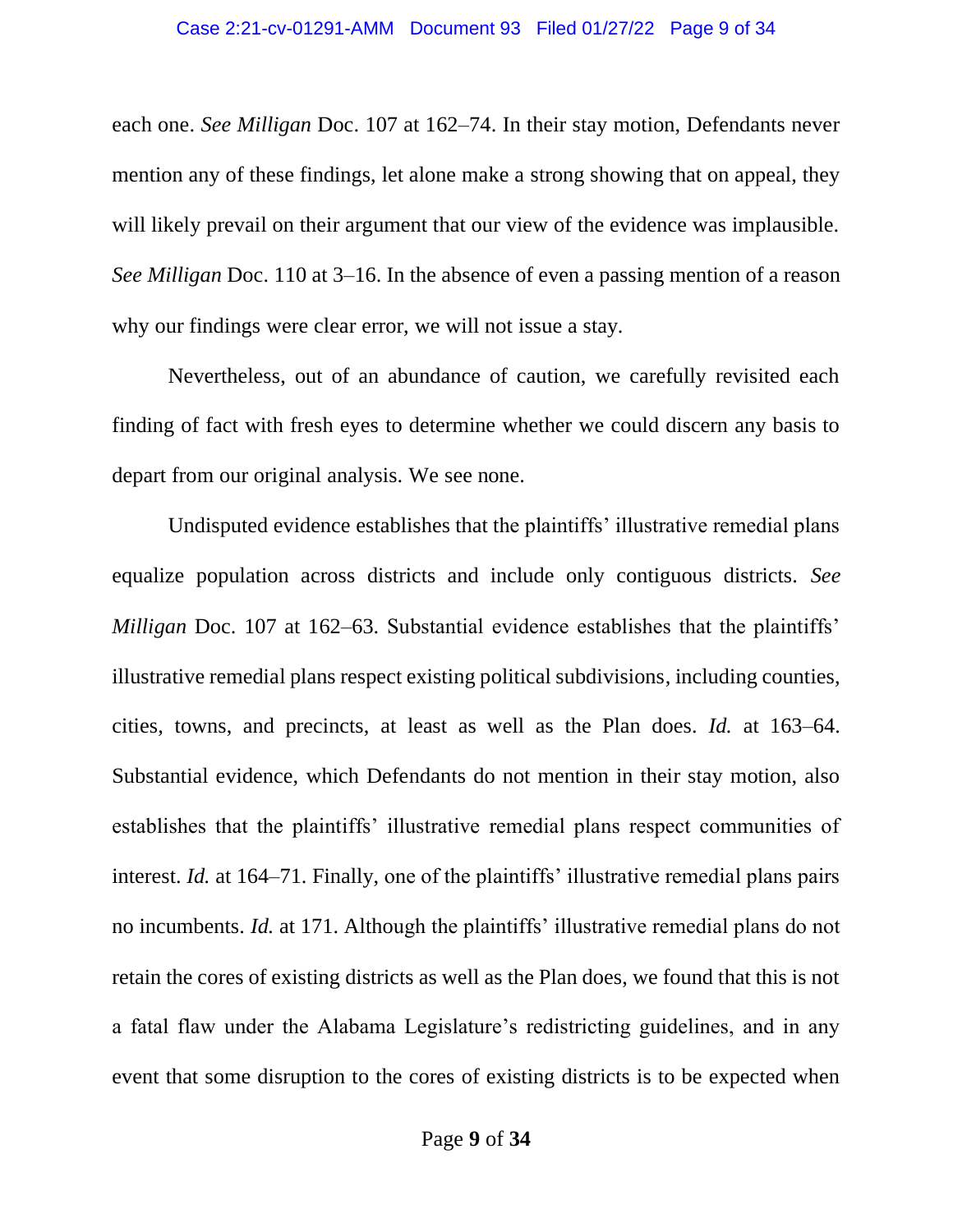#### Case 2:21-cv-01291-AMM Document 93 Filed 01/27/22 Page 10 of 34

an additional majority-minority district must be drawn to comply with the Voting Rights Act. *Id.* at 172.

Ultimately, we adhere to our original finding that Defendants "do not give either the *Milligan* plaintiffs or the *Caster* plaintiffs enough credit for the attention [their experts] paid to traditional redistricting criteria. Defendants set a high bar for themselves when they asserted that the plaintiffs' remedial plans are not reasonably compact because [the plans] 'completely ignore,' 'subjugat[e],' 'jettison[],' *Milligan*  Doc. 78 at 18, and 'sacrifice<sup>[]</sup>' traditional districting criteria, Tr. 874, and they did not meet it." *Milligan* Doc. 107 at 173.

Further, we adhere to our original finding that "[t]he evidence clearly establishes that [the plaintiffs' experts] carefully studied the [Alabama] Legislature's redistricting guidelines, considered many traditional redistricting principles, made careful decisions about how to prioritize particular principles when circumstances forced tradeoffs, and illustrated what different remedial plans might look like if the principles were prioritized in a different order." *Id.*

Accordingly, we adhere to our original finding that the plaintiffs' illustrative remedial plans "have nearly zero population deviation, include only contiguous districts, include districts that are at least as geographically compact as those in the Plan, respect traditional boundaries and subdivisions at least as much as the Plan, protect important communities of interest, protect incumbents where possible, and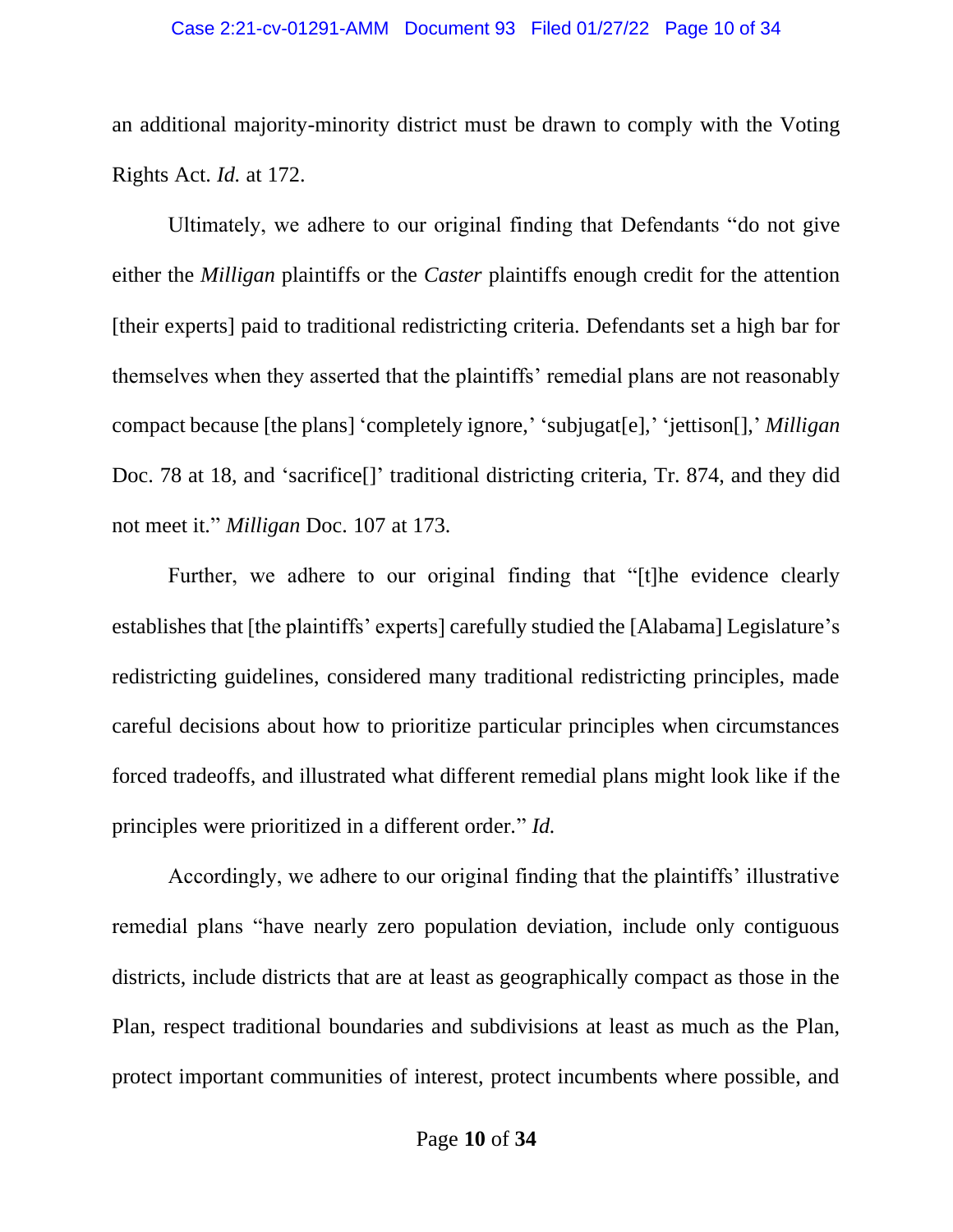provide a number of majority-Black districts that is roughly proportional to the Black percentage of the population." *Id.* Therefore, again we "find that the remedial plans developed by those experts satisfy the reasonable compactness requirement of *Gingles* I," *id.* at 173–74, and that the *Milligan* plaintiffs have established that Black voters as a group are sufficiently geographically compact to constitute a majority in a second congressional district, *id.* at 147.

# **C. Race did not predominate in the plaintiffs' illustrative remedial plans, and Defendants offer no reason why any of our fact-findings on this score are clear error.**

*Third,* we reject Defendants' arguments that race predominated in the plaintiffs' preparation of their illustrative remedial districts, that we "conclude[d] that such predominance is permissible under the Voting Rights Act," and that the preliminary injunction "will require race to be used at all times, in all places, and for all districts," and even "permits race to predominate in redistricting at all times, in all places, and in all districts." *Milligan* Doc. 110 at 3, 4, 11.

# **1. The plaintiffs' experts' map-making algorithms and computersimulated plans do not suggest, let alone prove, that race predominated in their preparation of illustrative remedial districts.**

We first consider Defendants' argument that computer-simulated plans generated according to a few selective redistricting criteria prove that race predominated in the plaintiffs' experts' preparation of the illustrative remedial plans. *Milligan* Doc. 110 at 3–4. Defendants base this argument on what they describe as a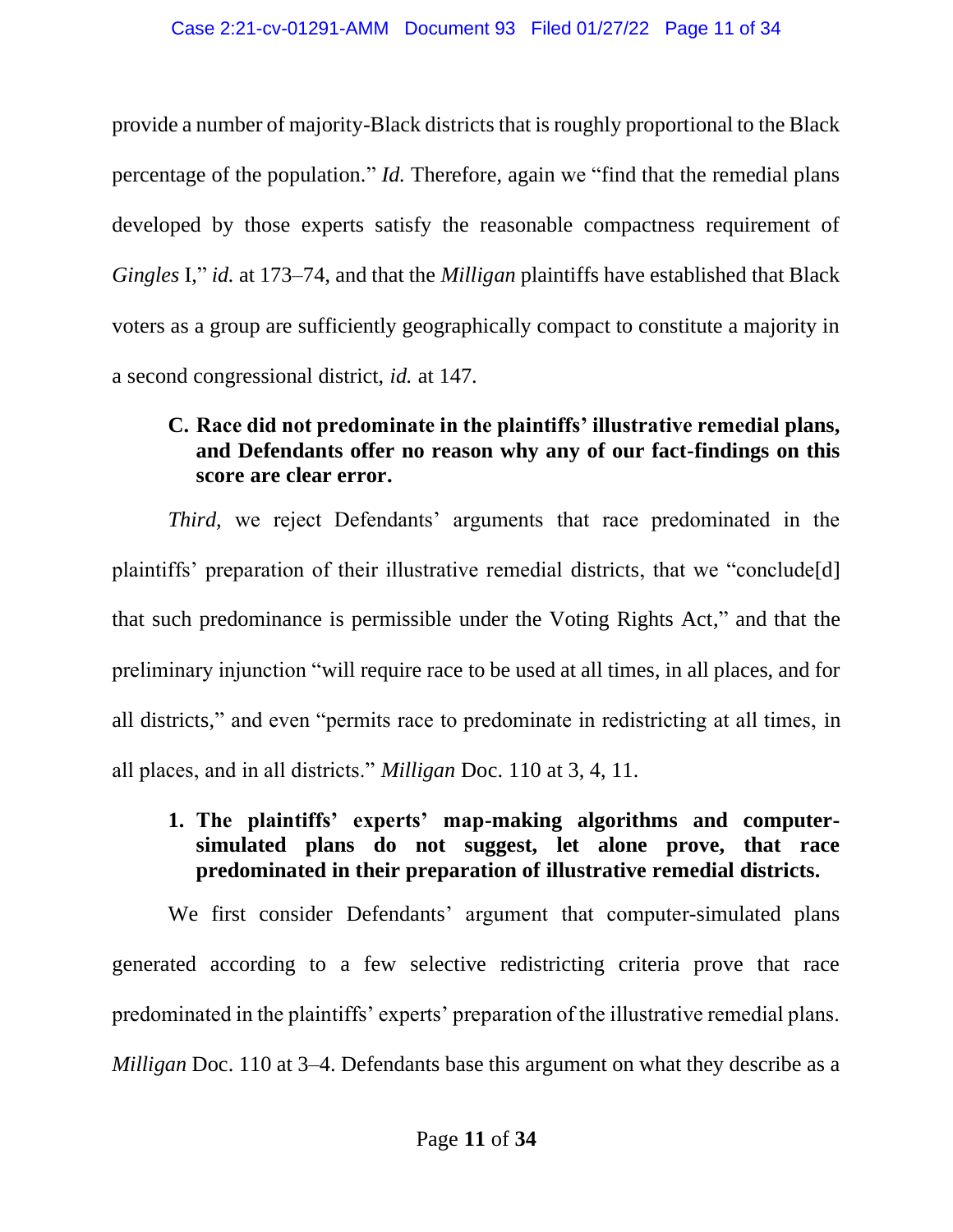#### Case 2:21-cv-01291-AMM Document 93 Filed 01/27/22 Page 12 of 34

"stunning concession" by Dr. Duchin that when she did not include race as a consideration in her map-making algorithm and used it to generate two million maps, no map came back with two majority-Black districts. *Id.* Defendants draw the inference from this "concession" that "only if Alabama had permitted race to predominate . . . could Alabama have drawn two majority-[B]lack districts." *Id.*

But Defendants' inference is a bridge too far: although the simulation results suggest that some awareness of race likely is required to draw two majority-Black districts, they do not establish that race must predominate to achieve that result. And the plaintiffs' illustrative remedial plans disprove the necessity of racial predominance: as we explained in the preliminary injunction, all eleven illustrative plans include two majority-Black districts without having allowed race to predominate. *See Milligan* Doc. 107 at 204-05. And in any event, as we explain below, *see infra* Parts I.C.3 & III, the law does not demand zero race consciousness from a Section Two plaintiff. Accordingly, Dr. Duchin's testimony on this issue is unremarkable, not "stunning." *Milligan* Doc. 110 at 3.

# **2. The testimony of the plaintiffs' experts, which we found was highly credible, supports our finding that race did not predominate in their preparation of illustrative remedial districts.**

We next consider Defendants' argument that, separate and apart from the computer simulations, race predominated in the plaintiffs' experts' preparation of their illustrative remedial districts. In the preliminary injunction, we described in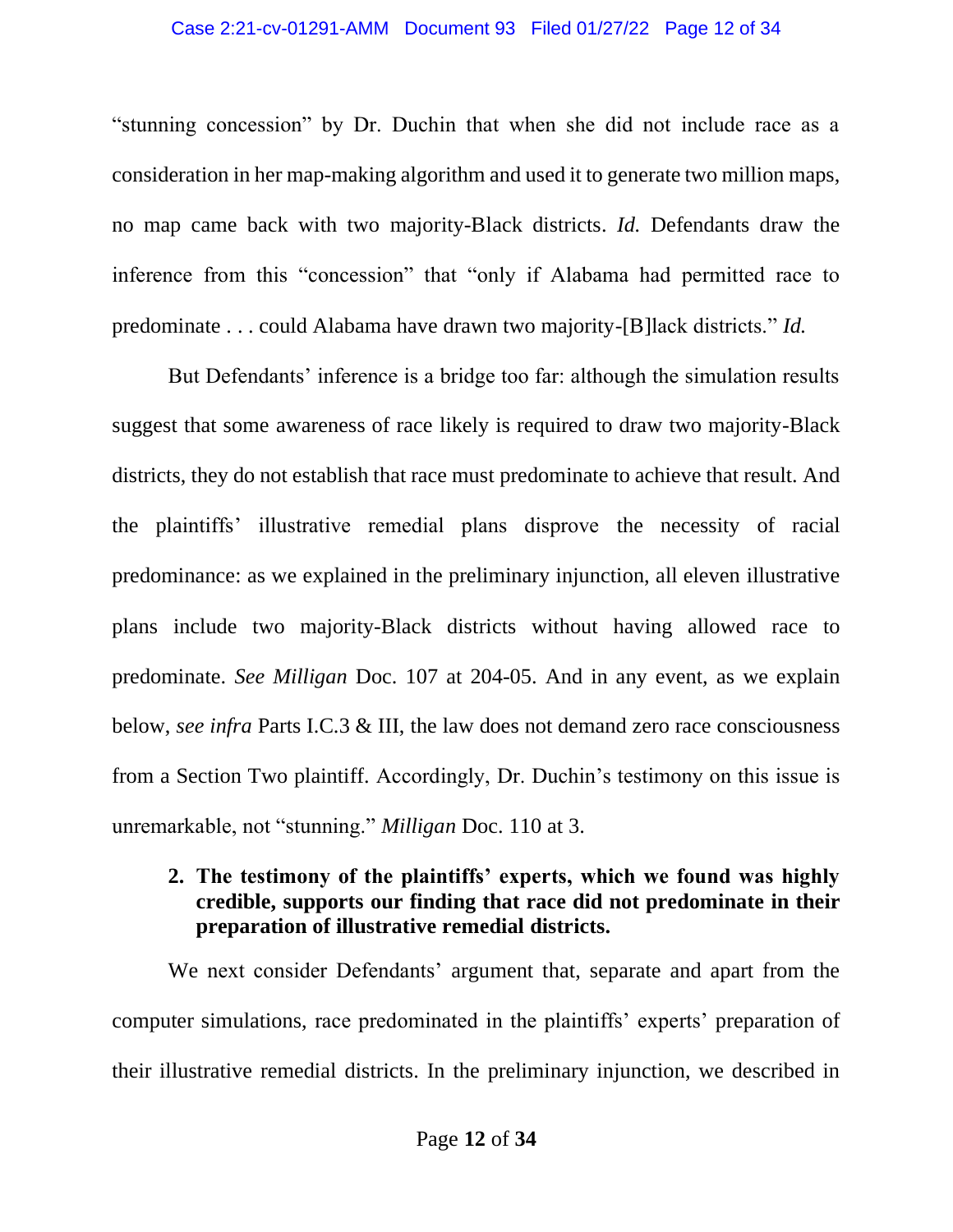detail the experts' testimony on this issue, which we found highly credible. *See Milligan* Doc. 107 at 58–59, 87–88, 149, 151. More particularly, Dr. Duchin testified that she relied heavily on the Alabama Legislature's redistricting guidelines, and she took the creation of two majority-Black districts, which as a *Gingles* I expert she was asked to try to draw, as a "nonnegotiable principle" sought in her illustrative plan, along with equal population among districts. Tr. 622, 647, 657–60, 690. Dr. Duchin labeled this principle "minority opportunity to elect," based on the provision in the Legislature's redistricting guidelines that "Districts shall be drawn in compliance with the Voting Rights Act of 1965, as amended. A redistricting plan shall have neither the purpose nor the effect of diluting minority voting strength, and shall comply with Section 2 of the Voting Rights Act and the Constitution." Tr. 574, 682-83; *see also Milligan* Doc. 88-23. She further testified that "after" population balance and minority opportunity to elect, she "took contiguity and compactness to be highest ranked following the Alabama guidelines" based on the way that those principles are expressed in those guidelines. Tr. 577, 622.

Dr. Duchin repeatedly testified that she focused on race **only** to the extent that was necessary to be sure that she maintained two districts with a Black voting-age population ("BVAP") of greater than 50% to satisfy *Gingles* I. She "describe[d] the priority order this way: When you have to split a [voting tabulation district] looking to balance population, as I just said, by far, the first thing that I look at is the total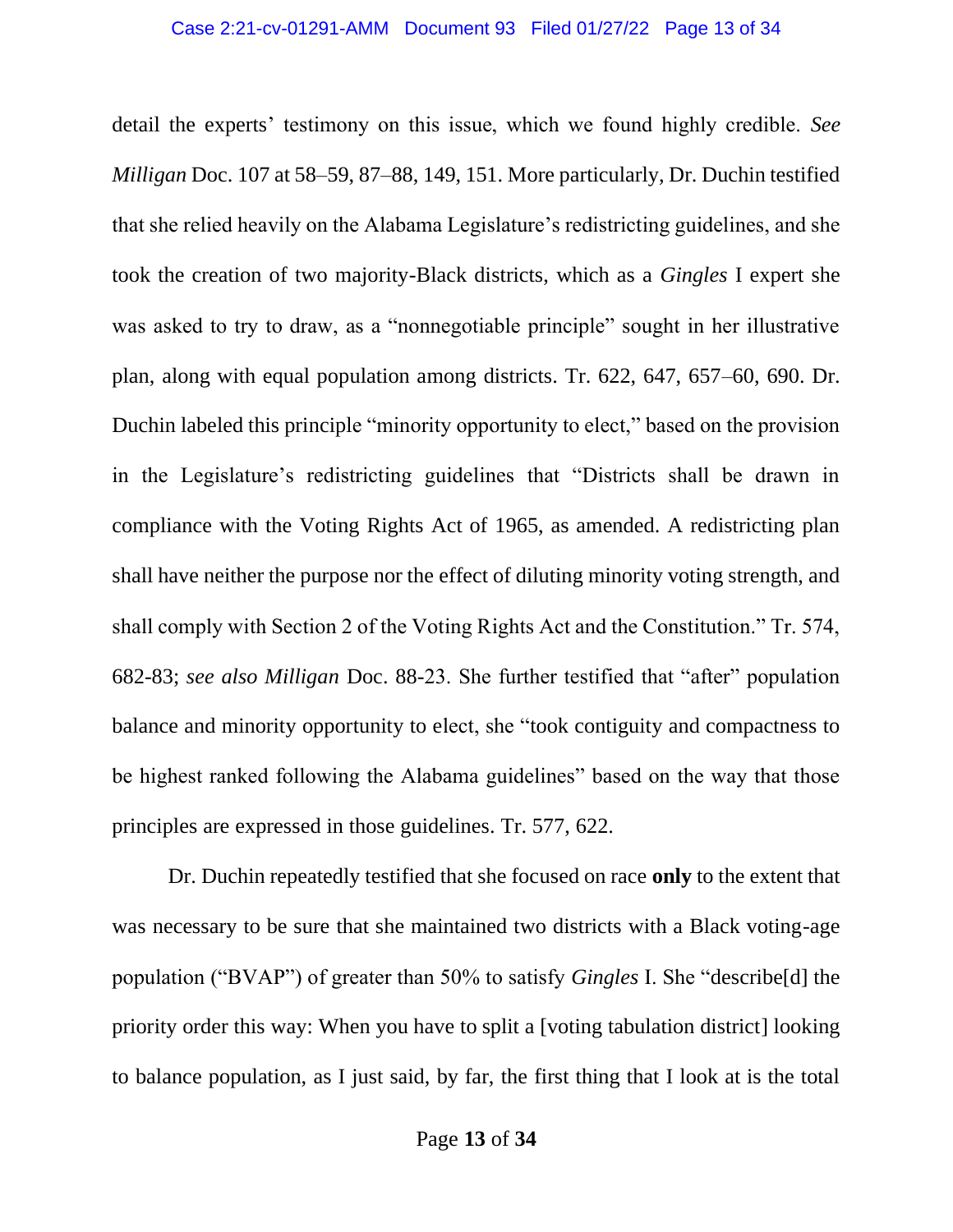#### Case 2:21-cv-01291-AMM Document 93 Filed 01/27/22 Page 14 of 34

population of the [census] blocks. After that, the next consideration I had was compactness, trying to make kind of less eccentric and more regular boundaries between districts. I -- over the course of the many draft maps made, I did sometimes look at race of those blocks, but really, only to make sure that I was creating two districts over 50 percent. Beyond ensuring crossing that 50 percent line, there was no further consideration of race in choosing blocks within the split [voting tabulation districts]." Tr. 572–73.

Relatedly, Dr. Duchin emphasized that "[w]e've seen from the state that it's possible to have a substantially higher BVAP in a district, and I can tell you that it's possible, while having two districts to still have a substantially higher BVAP in a district." Tr. 578. She further testified that when she prepared her illustrative plans, there were times when she made decisions "that had the effect of reducing the Black Voting Age Population in one of the minority-majority [B]lack districts in order to satisfy other redistricting principles." Tr. 578. She gave as an example that she "took . . . county integrity to take precedence over the level of BVAP once that level was past 50 percent." Tr. 578.

Mr. Cooper's testimony about his consideration of race was materially similar and crystal clear on this point. *See* Tr. 437–41. He explained:

Q. So what specific traditional districting principles did you consider in drawing the illustrative plans in this case?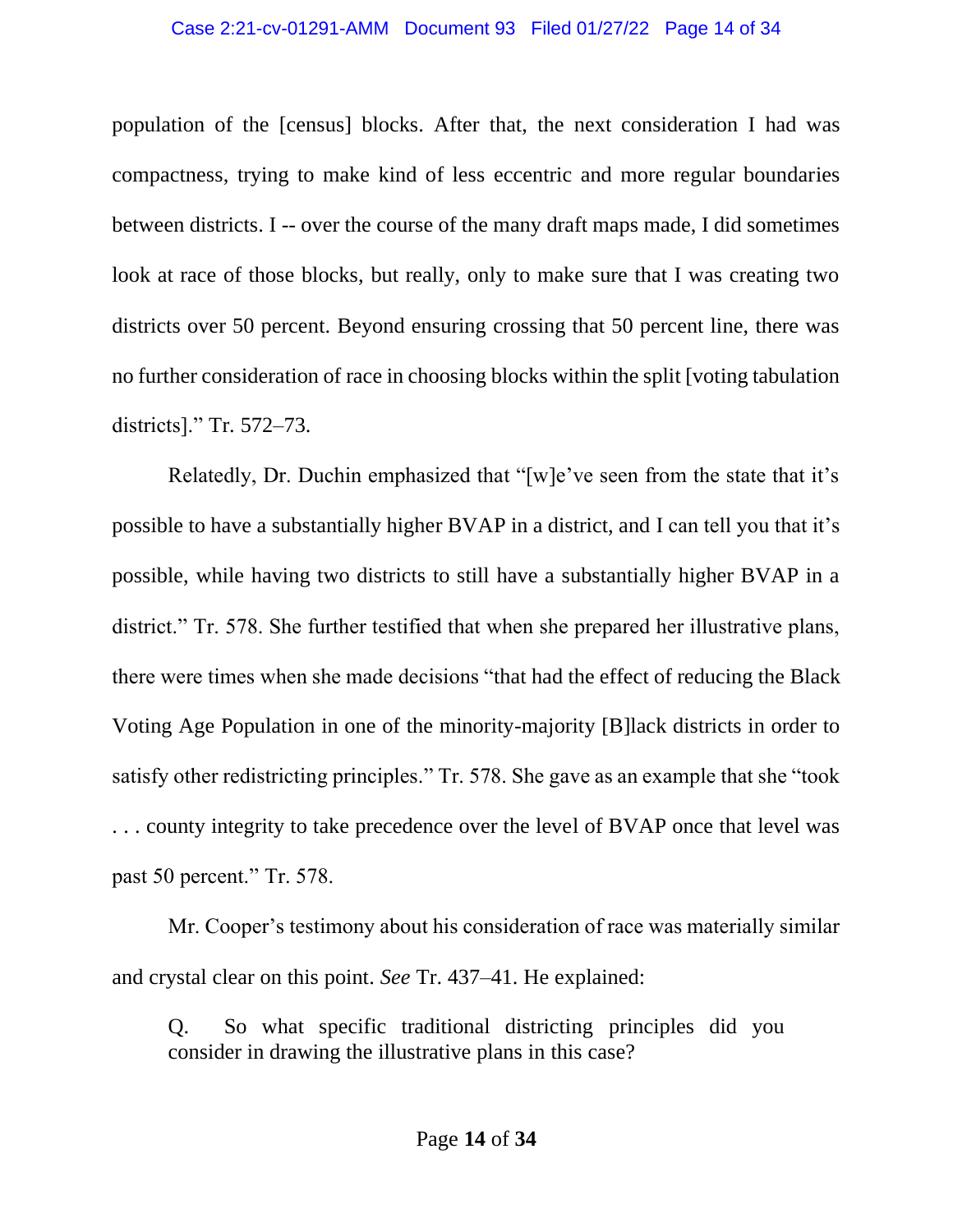A. Well, I took all of them into consideration. I examined the document produced back in May by the Alabama Legislature outlining the guidelines for redistricting. But a lot of that just incorporates the general concept of traditional redistricting principles. So I didn't prioritize any of them. I tried to balance them.

…

Q. So was any one factor of the ones we just mentioned predominant, the predominant factor when you were preparing your illustrative plans in this case?

A. Not really. I feel like I gave them equal weighting. It would be possible to prioritize others and come up with different configurations, but perhaps at the expense of one of the key redistricting principles. So you could draw very compact districts, but they might split numerous counties because they're perfect squares. Or you draw a district that is -- two districts that are maybe 60 percent [B]lack, but they wouldn't be contiguous. That, you know, so you have to balance it.

Q. And did race predominate in your development of any of the illustrative plans?

A. No. It was a consideration. This is a Section 2 lawsuit, after all. But it did not predominate or dominate.

Tr. 439–41.

Mr. Cooper testified that it was "necessary" for him to consider race to opine whether "the [B]lack population is sufficiently large and geographically compact to allow for the creation of an additional majority-[B]lack district," and that "[o]ne of the traditional redistricting principles is to be aware" that "you are not diluting minority voting strengths when you are developing a voting plan and the underlying districts." Tr. 437; *accord* Tr. 478–49 (cross examination).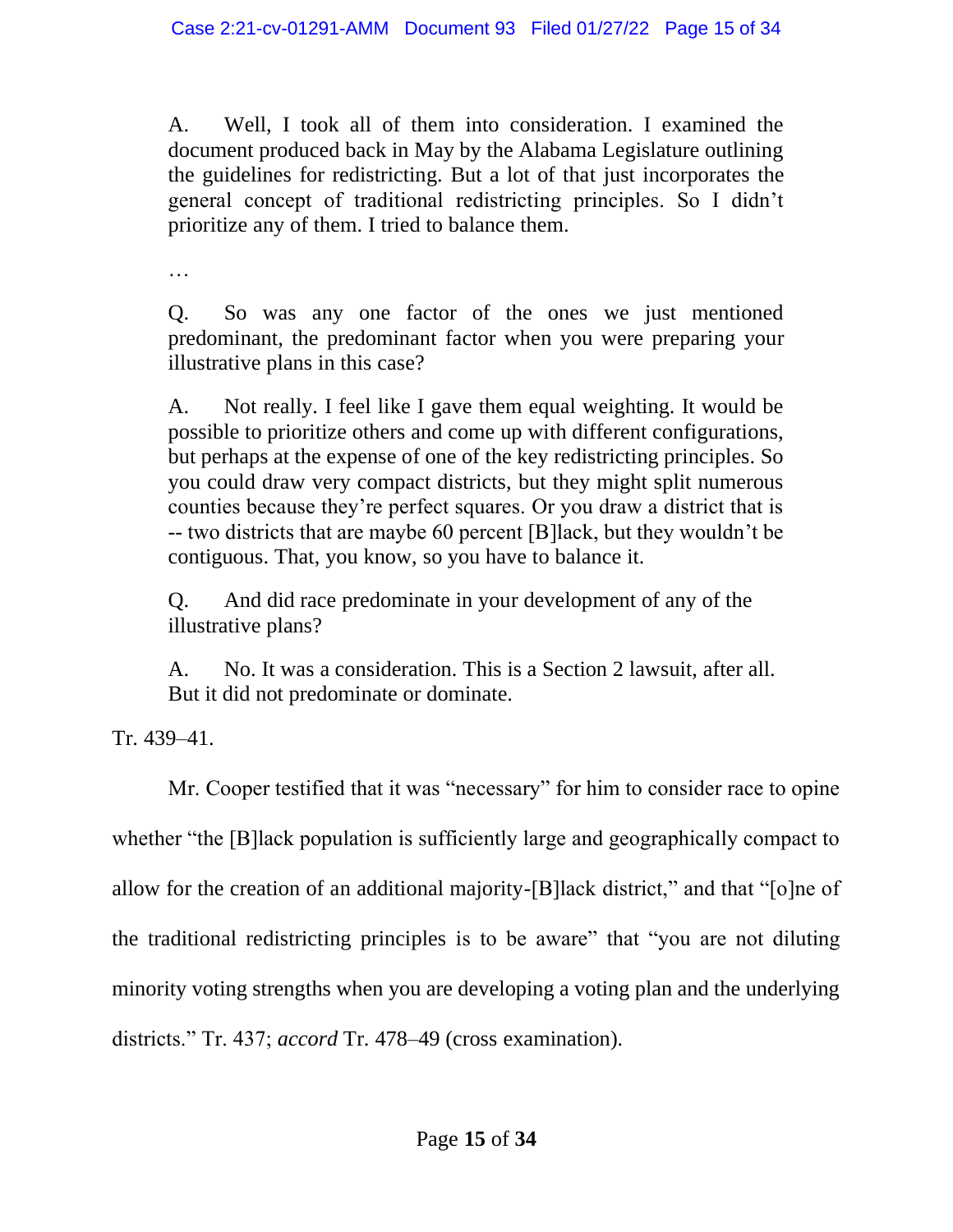Mr. Cooper further testified that if he had wanted to assign race a greater role,

he could have:

You know, my plans were intended to balance those [redistricting principles]. If I had just wanted to go in there willy-nilly and create two majority-[B]lack districts without paying attention to county lines, without paying attention to precinct lines, without paying attention to municipal lines, I could have drawn a fairly compact looking district that would have been higher in Black VAP for both District 7[] and District 2. I'm balancing things, and I'm not trying to take things to extreme, so I can't give you a really good -- I can't give you a really good example of what extreme I might have been able to hit. But these plans in no way maximize Black Voting [A]ge Population in District 2 and 7.

Tr. 503.

In the preliminary injunction, we found that the plaintiffs' experts testimony supported a finding that they did not allow race to predominate in their preparation of illustrative remedial plans. *See Milligan* Doc. 107 at 149, 151. Both Dr. Duchin and Mr. Cooper consistently and repeatedly refuted the claim that when they prepared their illustrative plans, they prioritized race above everything else. They explained that they used race only as necessary to answer the essential question asked of them as *Gingles* I experts: Is it possible to draw two reasonably compact majority-Black congressional districts? Put differently, they testified that they used race only for the purpose of determining and to the extent necessary to determine whether it was possible for the *Milligan* plaintiffs and the *Caster* plaintiffs to state a Section Two claim. As soon as they determined the answer to that question, they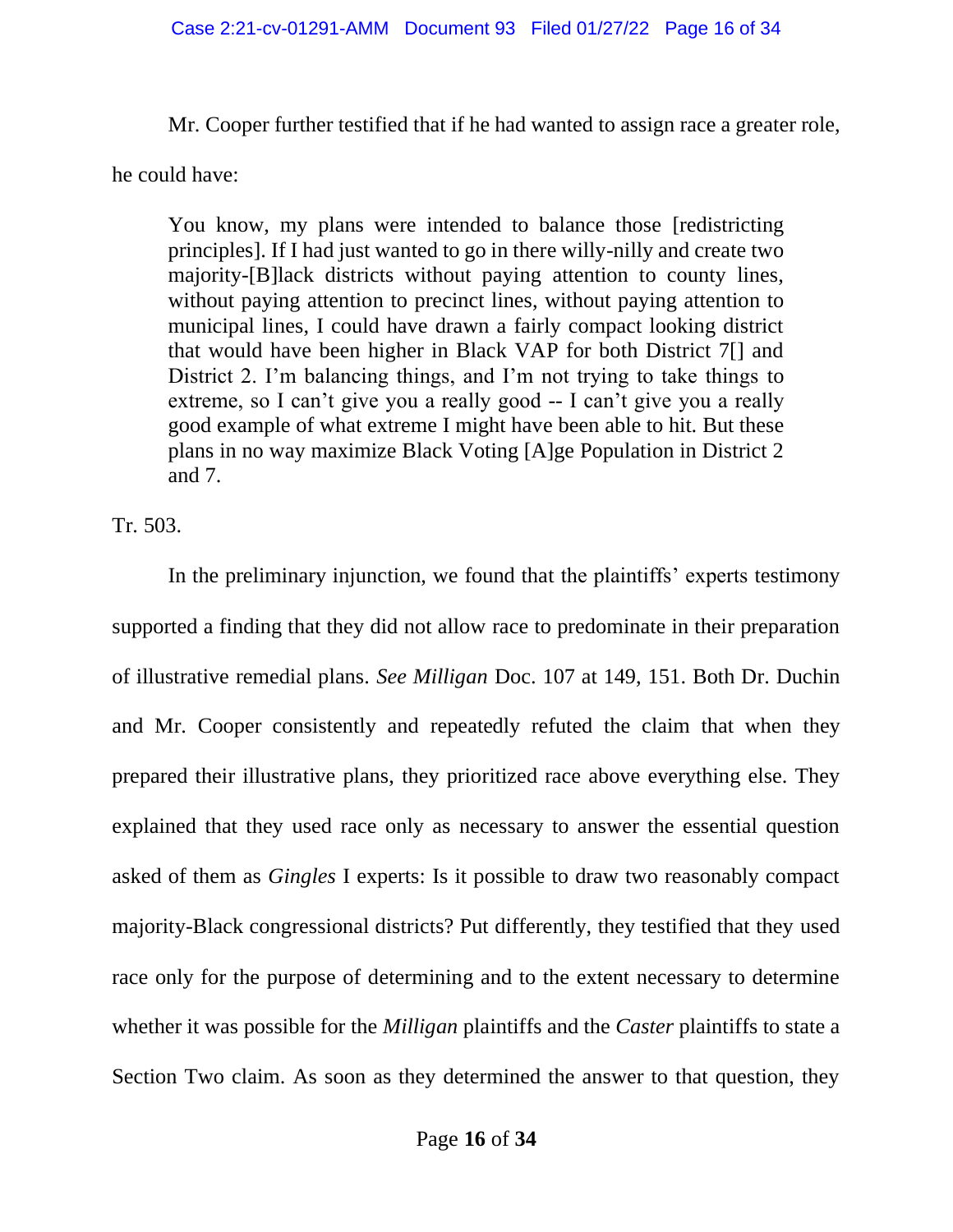#### Case 2:21-cv-01291-AMM Document 93 Filed 01/27/22 Page 17 of 34

assigned greater weight to other traditional redistricting criteria. Indeed, they testified about how the maps might have looked if they had prioritized race above everything else.

Dr. Duchin's testimony that she considered two majority-Black districts as "non-negotiable" does not change this analysis. All that means is that Dr. Duchin did not allow a minimum level of compliance with that criterion (*i.e.*, the level required to evaluate the question asked of her as a *Gingles* I expert) to yield to other considerations. Having determined that she could satisfy the numerosity requirement of *Gingles* I, she set about to address the critical corollary questions: whether the districts also could be drawn in a reasonably compact way and whether those districts also would respect the additional traditional redistricting principles of contiguity, existing political boundaries and subdivisions, important communities of interest, and so on. Defendants' stay motion offers no reason why any of these findings of fact is clear error, and we see none. Accordingly, it is not a basis for a stay.

### **3. Under controlling precedent, the limited extent to which the plaintiffs'**  *Gingles* **I experts considered race is not improper.**

We next turn to Defendants' argument that the plaintiffs' experts considered race in a role and to a degree that is either not required by the Voting Rights Act, or if it is, is unconstitutional. As we explained in the preliminary injunction, the problem with this strikes us as obvious: a rule that rejects as unconstitutionally racefocused a remedial plan for attempting to satisfy the *Gingles* I numerosity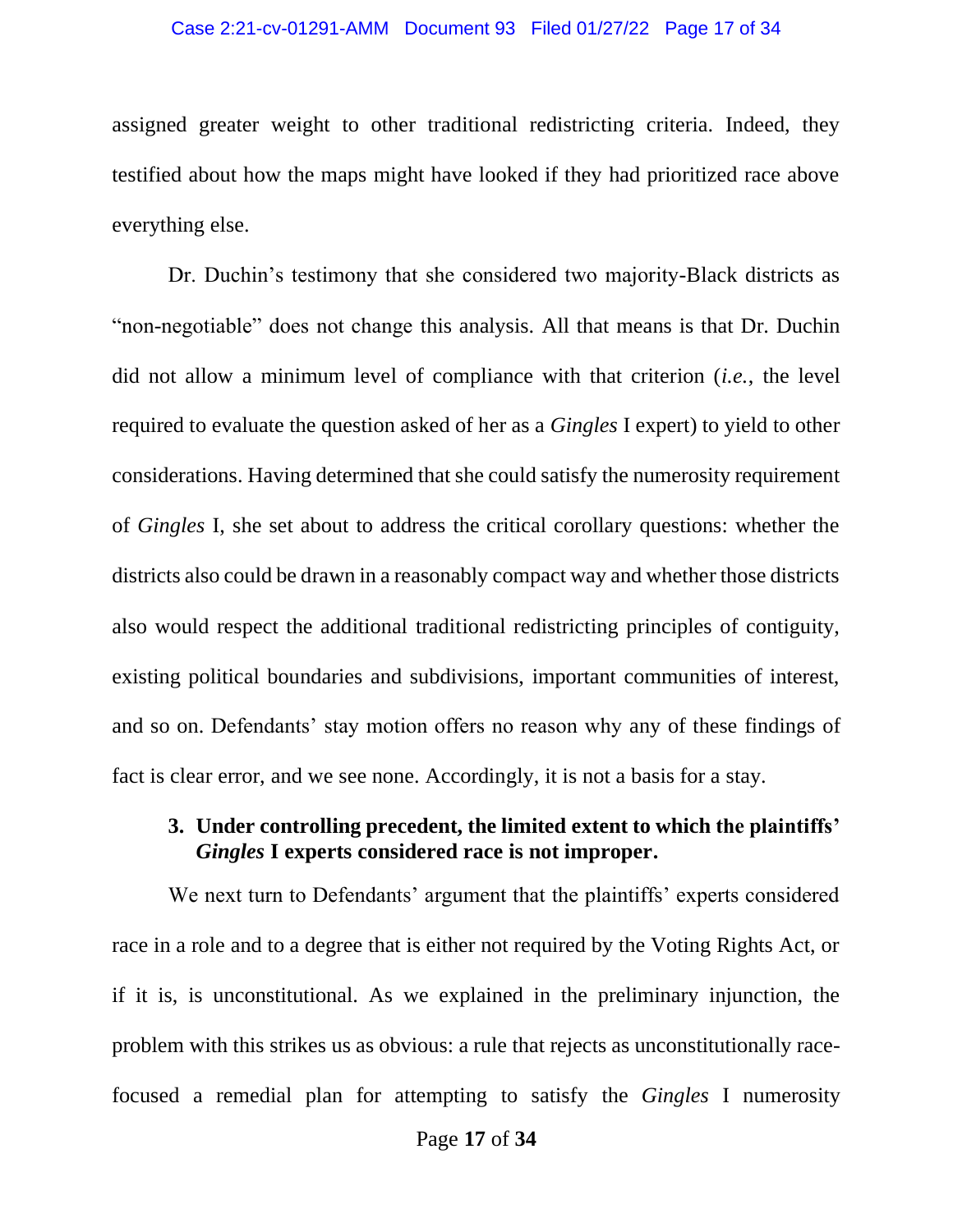#### Case 2:21-cv-01291-AMM Document 93 Filed 01/27/22 Page 18 of 34

requirement would preclude any plaintiff from ever stating a Section Two claim. *See Davis*, 139 F.3d at 1424–25 ("To penalize Davis, as the district court has done, for attempting to make the very showing that *Gingles* [and other precedents] demand would be to make it impossible, as a matter of law, for any plaintiff to bring a successful Section Two action."); *see also Clark v. Calhoun Cnty.*, 88 F.3d 1393, 1406–07 (5th Cir. 1996) ("[T]he first *Gingles* factor is an inquiry into causation that necessarily classifies voters by their race.").

Indeed, a rule that strikes down a remedial plan (as Defendants would) the moment the plan's preparer purposefully draws two districts with a BVAP that exceeds 50% would render superfluous all *Gingles* analysis past numerosity. More pointedly, if satisfying numerosity is an immediate constitutional dead end, there would be no need to consider compactness, racially polarized voting, or the totality of the circumstances. If Section Two is to have any meaning, it cannot require a showing that is necessarily unconstitutional. Defendants have identified no precedent that ever has taken such a step, and we will not be the first.

Further, as we explained in the preliminary injunction, even if we were to subject the plaintiffs' illustrative remedial plans to strict scrutiny, we would need to determine whether they are narrowly tailored to protect a compelling state interest. *See, e.g.*, *Alabama Legislative Black Caucus v. Alabama*, 231 F. Supp. 3d 1026, 1061–64 (M.D. Ala. 2017). In this context, narrow tailoring does not "require an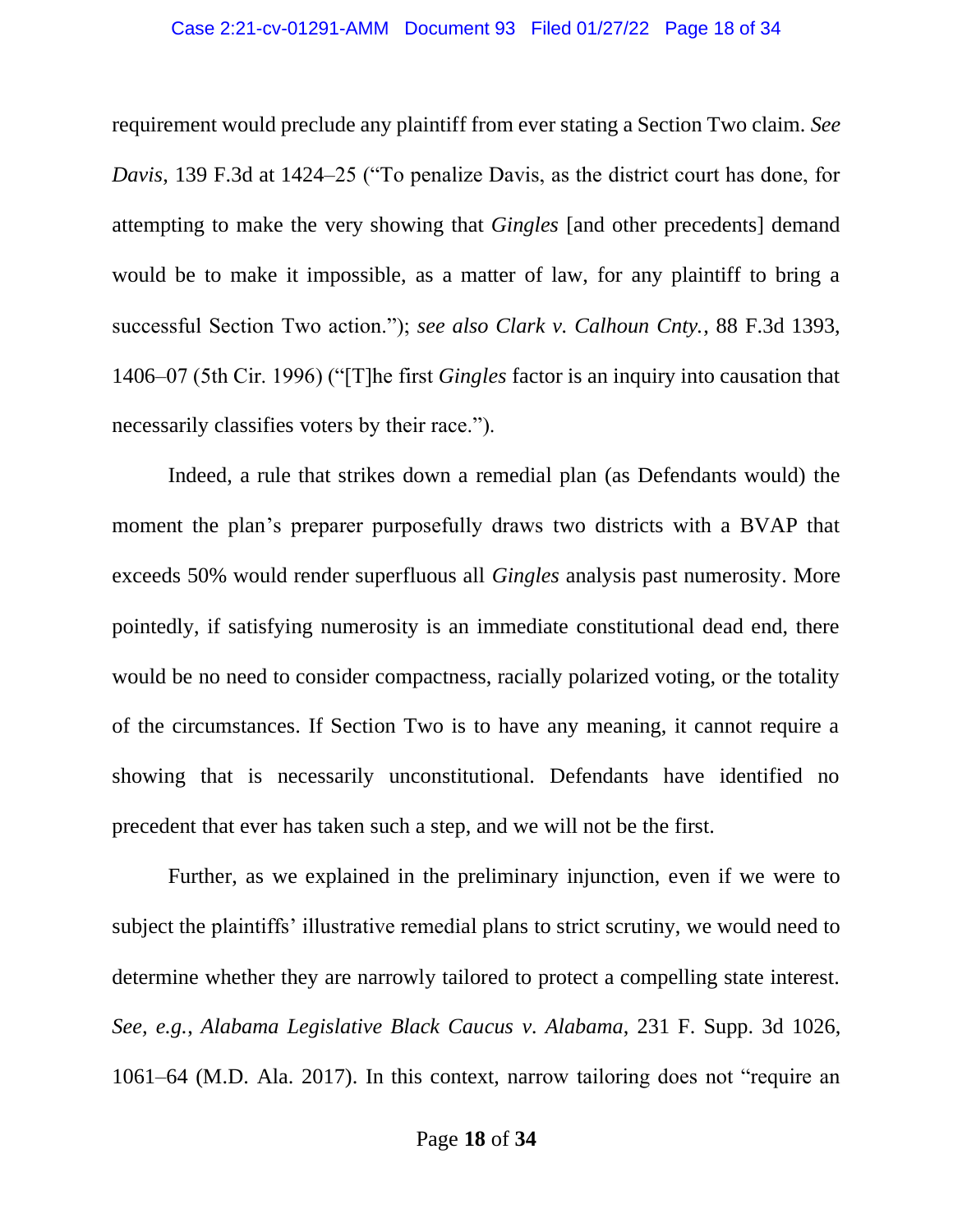#### Case 2:21-cv-01291-AMM Document 93 Filed 01/27/22 Page 19 of 34

exact connection between the means and ends of redistricting" but rather just "good reasons to draft a district in which race predominated over traditional districting criteria." *Id.* at 1064 (internal quotation marks omitted) (emphasis omitted). Supreme Court precedent has assumed that compliance with the Voting Rights Act is just such a good reason; more particularly, the Court has "assumed that compliance with the [Voting Rights Act] may justify the consideration of race in a way that would not otherwise be allowed." *Abbott v. Perez*, 138 S. Ct. 2305, 2315 (2018); *accord Cooper*, 137 S. Ct. at 1464.

Under these precedents, when we consider the "laser precision" BVAPs that Defendants deride, *see Milligan* Doc. 102 ¶ 475, our decision to credit the testimony of the plaintiffs' experts about when and how and how much they considered race, and our finding that their illustrative remedial plans fully respect traditional redistricting principles, we do not see "a level of racial manipulation that exceeds what § 2 could justify," *Bush v. Vera*, 517 U.S. 952, 980–81 (1996).

Defendants' stay motion does not change our view. Defendants acknowledge, as they must, that Section Two "permits race-conscious districting only in a limited context. Specifically, Section 2 does permit limited racial preference among maps that honor a State's traditional districting principles." *Milligan* Doc. 110 at 7 (internal quotation marks and emphasis omitted). But, Defendants say, Section Two does not permit a plaintiff to consider race as a non-negotiable preference and then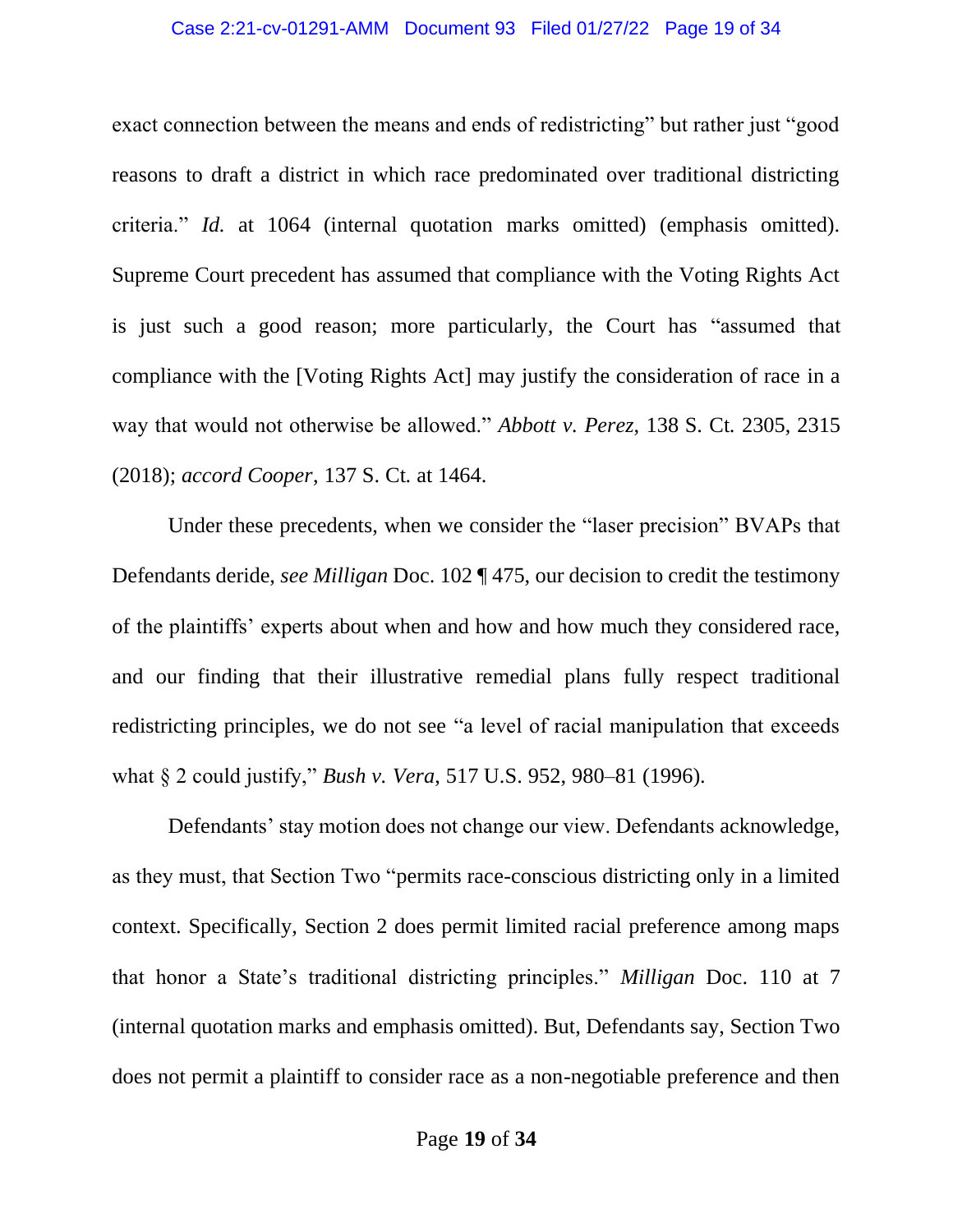#### Case 2:21-cv-01291-AMM Document 93 Filed 01/27/22 Page 20 of 34

"choose a plan from the suite of race-based maps subordinating traditional redistricting principles." *Id.* at 8. According to Defendants, this approach would allow a plaintiff to "work backwards," and assume the truth of the Section Two violation that they are trying to prove. *Id.* at 13.

This argument misstates both the law and the facts. As we already have explained, it misstates the facts because the plaintiffs did not "subordinate" or ignore traditional redistricting principles. *See supra* at Part I.B. And it misstates the law because a Section Two plaintiff either must place race in precisely the role that Defendants assail, or fail at the starting gate. The first *Gingles* precondition requires a Section Two plaintiff to establish as an element of the claim that the minority population is sufficiently numerous and geographically compact to draw an additional, reasonably configured majority-minority district. *Cooper*, 137 S. Ct. at 1470; *Milligan* Doc. 107 at 47. A Section Two plaintiff cannot state a claim simply by meeting the numerosity requirement. Any district that meets the numerosity requirement also must be reasonably compact; it must be contiguous; it must respect political boundaries and subdivisions; it must consider and respect often-competing communities of interest; and it must respect other traditional redistricting principles. These demands go far beyond consideration of race, and they require far more than a bare, preliminary showing of numerosity. None of this amounts to permission for a plaintiff simply to "choose from among a suite of race-based maps." *Milligan* Doc.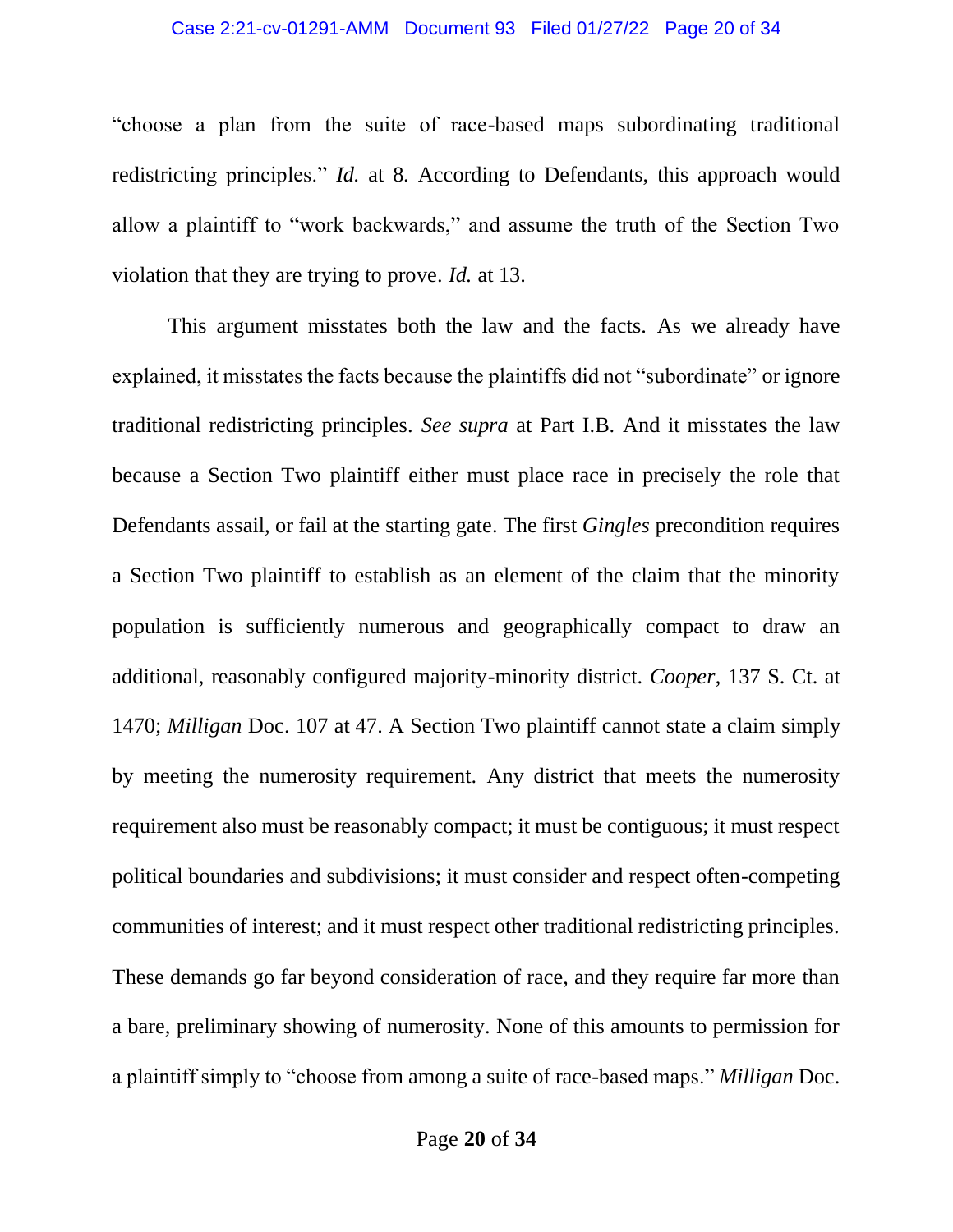110 at 8. Nor does it reflect a requirement that a Section Two plaintiff set about drawing illustrative remedial plans using only race-neutral districting principles and hope to happen upon a plan that includes an additional majority-minority district.

# **4. There is no basis, factual or legal, for Defendants' assertion that the preliminary injunction will require race to be used and allow it to predominate in redistricting "at all times, in all places, and in all districts."**

Because the record forecloses a finding that race predominated in the plaintiffs' preparation of their illustrative remedial plans, and because we find that under controlling precedent, the limited extent to which those plans considered race in order to establish numerosity was proper, there is no basis for Defendants' claim that the preliminary injunction will require race to be used "at all times, in all places, and for all districts," and "permits race to predominate in redistricting at all times, in all places, and in all districts." *Milligan* Doc. 110 at 3, 4, 11. The preliminary injunction follows from and is consistent with clear instructions from controlling precedent about how and to what extent race may be considered in the preparation of illustrative remedial plans to state a Section Two claim. Defendants' assertion that this straightforward Section Two case requires all redistricting everywhere to be forever race-based is unsupported. *See also infra* Part III.

\*\*\*

Defendants' stay motion makes attention-grabbing but unsupported claims about our *Gingles* I finding, many of which say something like: "Plaintiffs undertook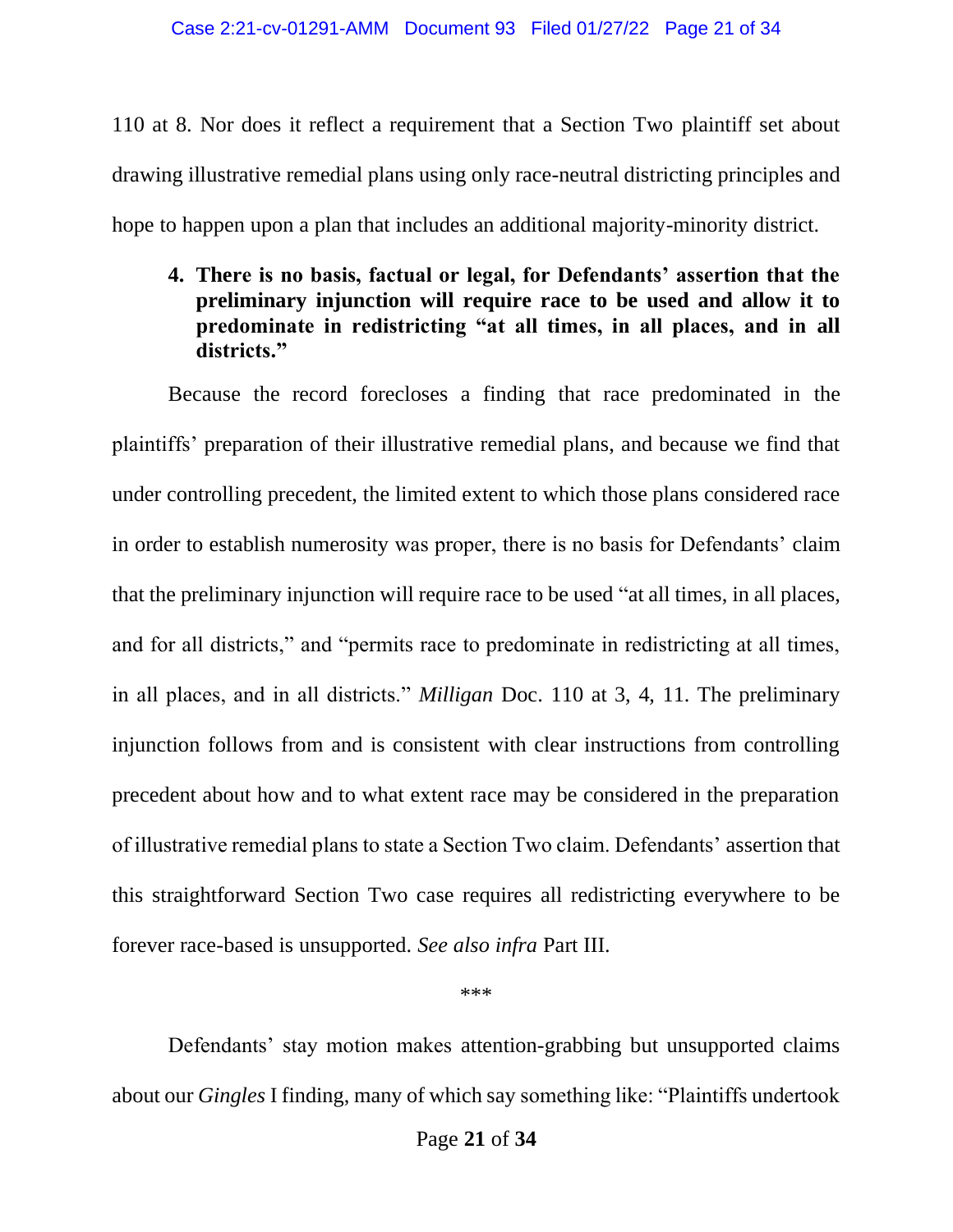serious gerrymandering by subordinating traditional redistricting principles to their goal of maximizing [B]lack voting power," *Milligan* Doc. 110 at 14 (internal quotation marks omitted). We carefully revisited our *Gingles* I finding in search of any indication that our original view of the evidence was implausible, and we found none. Accordingly, we will not issue a stay on this basis.

# **II. Defendants have not made a strong showing that they are likely to prevail on their assertion that an analysis of the totality of the circumstances forecloses relief under Section 2.**

Defendants argue that because the "Legislature did not decline to pass congressional plans resembling Plaintiffs' illustrative maps 'on account of race or color,' but rather because of traditional districting principles and basic political geography and demographics," our conclusion that the Plan "results in a denial or abridgement of Plaintiffs' rights "on account of race or color" is "erroneous." *Milligan* Doc. 110 at 17 (quoting the Voting Rights Act, 52 U.S.C. § 10301(a)). But this is a *non sequitur* — that the Legislature did not intend to violate the Voting Rights Act does not mean that the Plan does not violate the Voting Rights Act.

We neither considered nor made any findings about the intent of the Legislature because under controlling precedent, intent is not relevant to the question whether the Plan violates the Voting Rights Act. The Supreme Court has directed that a Section Two analysis must "assess the impact of the contested structure or practice on minority electoral opportunities on the basis of objective factors," and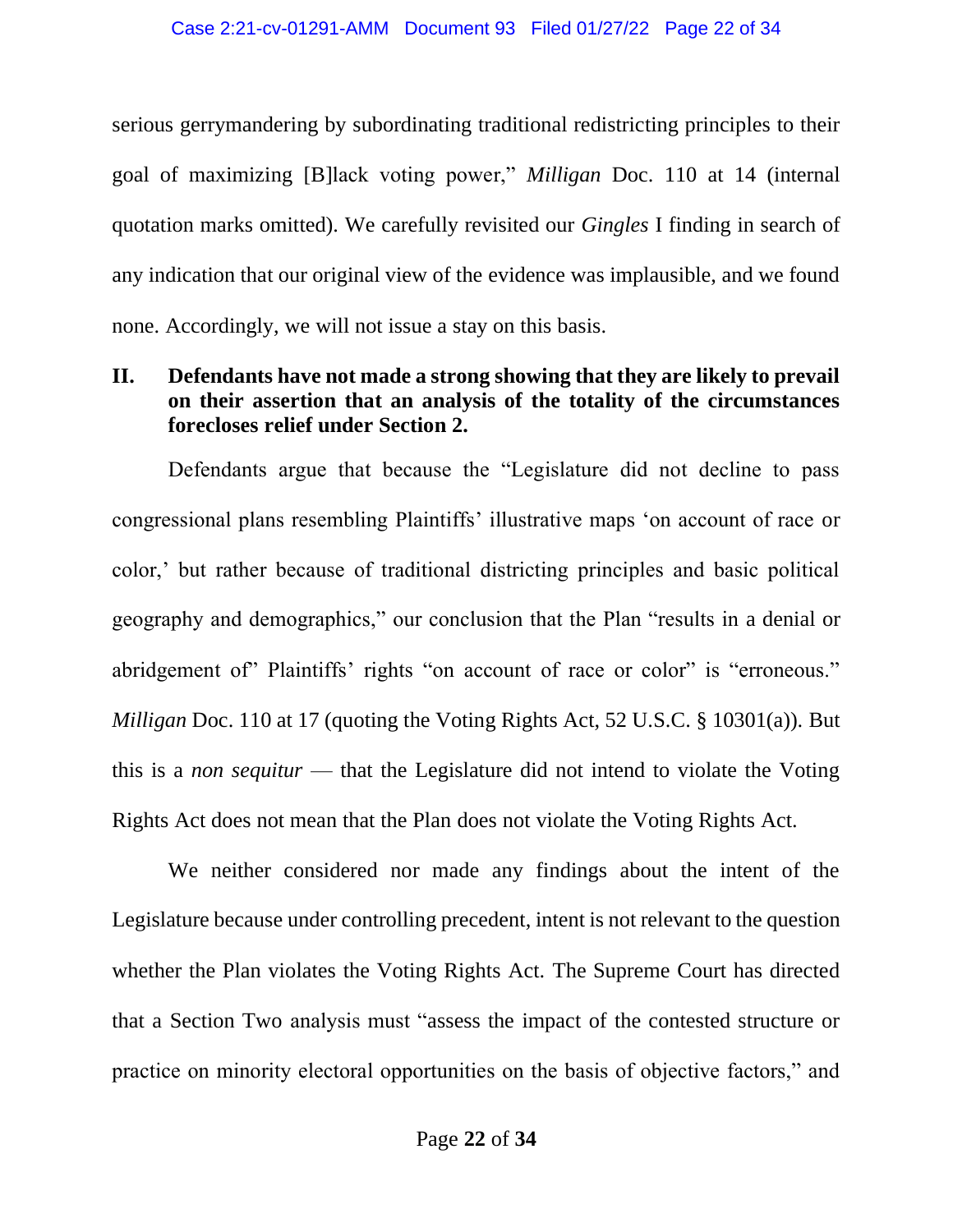that whether the legislature intended that impact is "the wrong question." *Thornburg v. Gingles*, 478 U.S. 30, 44 (1986) (internal quotation marks omitted). And the Eleventh Circuit has held that "proof that a contested electoral practice or mechanism was adopted or maintained with the intent to discriminate against minority voters, is not required under Section 2 of the Voting Rights Act." *City of Carrollton Branch of NAACP v. Stallings*, 829 F.2d 1547, 1553 (11th Cir. 1987).

Although Defendants assert broadly that the totality of the circumstances "prohibit relief under Section 2," *Milligan* Doc. 110 at 14, Defendants do not dispute (or even mention) any of our extensive findings of fact about the totality of the circumstances. *See Milligan* Doc. 107 at 178–95. Those findings span nearly twenty pages, considered substantial expert testimony and other evidence, and rely on numerous facts stipulated by the parties. *See id.* We found that Senate Factors 1, 2, 3, 5, 6, and 7, as well as a proportionality analysis, weigh in favor of a finding that the Plan violates Section Two. *See id.* Defendants' stay motion does not even say that (let alone make a "strong showing" that) even one (let alone all) of those findings rests on a view of the evidence that is implausible. *Nken*, 556 U.S. at 426. (And Defendants do not challenge at all our finding that the plaintiffs have satisfied the requirements of *Gingles* II and III concerning racially polarized voting.)

## **III. Defendants have not made a strong showing that they are likely to prevail on appeal on their argument that Section Two is unconstitutional.**

Defendants argue that the preliminary injunction "misinterprets Section 2 as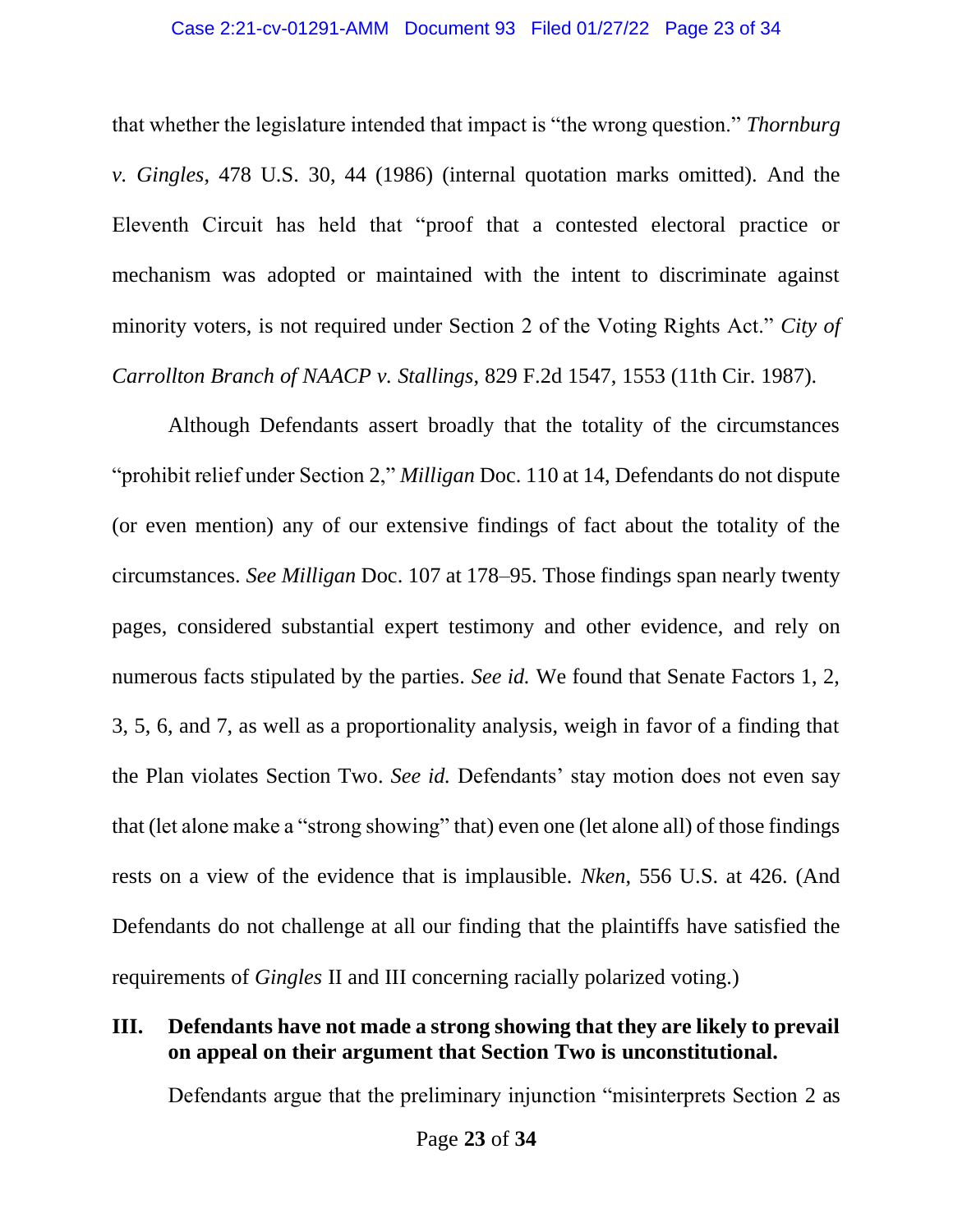#### Case 2:21-cv-01291-AMM Document 93 Filed 01/27/22 Page 24 of 34

a nearly all-purpose exemption to the Fourteenth Amendment's prohibition against race-based sorting" because it "permits plaintiffs to subordinate all aspects of redistricting to race." *Milligan* Doc. 110 at 18–19. But this (1) mischaracterizes the preliminary injunction, (2) again promotes the erroneous claim that the plaintiffs' illustrative remedial plans subordinate all other considerations to race, and (3) ignores decades of case law in which federal courts have found violations of Section Two without running afoul of the Equal Protection Clause.

*First*, the preliminary injunction is highly context-specific. It spends more than eighty pages describing each part of each party's argument and combing the record for relevant evidence. It then spends more than seventy pages systematically describing each step of our analysis in a fact-intensive inquiry that includes many separate steps, with fact findings and credibility determinations each step of the way. It does not comment on, let alone purport to decide, how Section Two might apply to any other set of facts.

This is entirely consistent with the rule that "the section 2 inquiry 'is particularly dependent upon the facts of each case and requires an intensely local appraisal of the design and impact of the contested electoral mechanisms,'" *Solomon v. Liberty Cnty. Comm'rs*, 221 F.3d 1218, 1226 (11th Cir. 2000) (en banc) (quoting *Gingles*, 478 U.S. at 79). Indeed, this rule is the reason why the fact-findings underlying the preliminary injunction are reviewable only for clear error: "the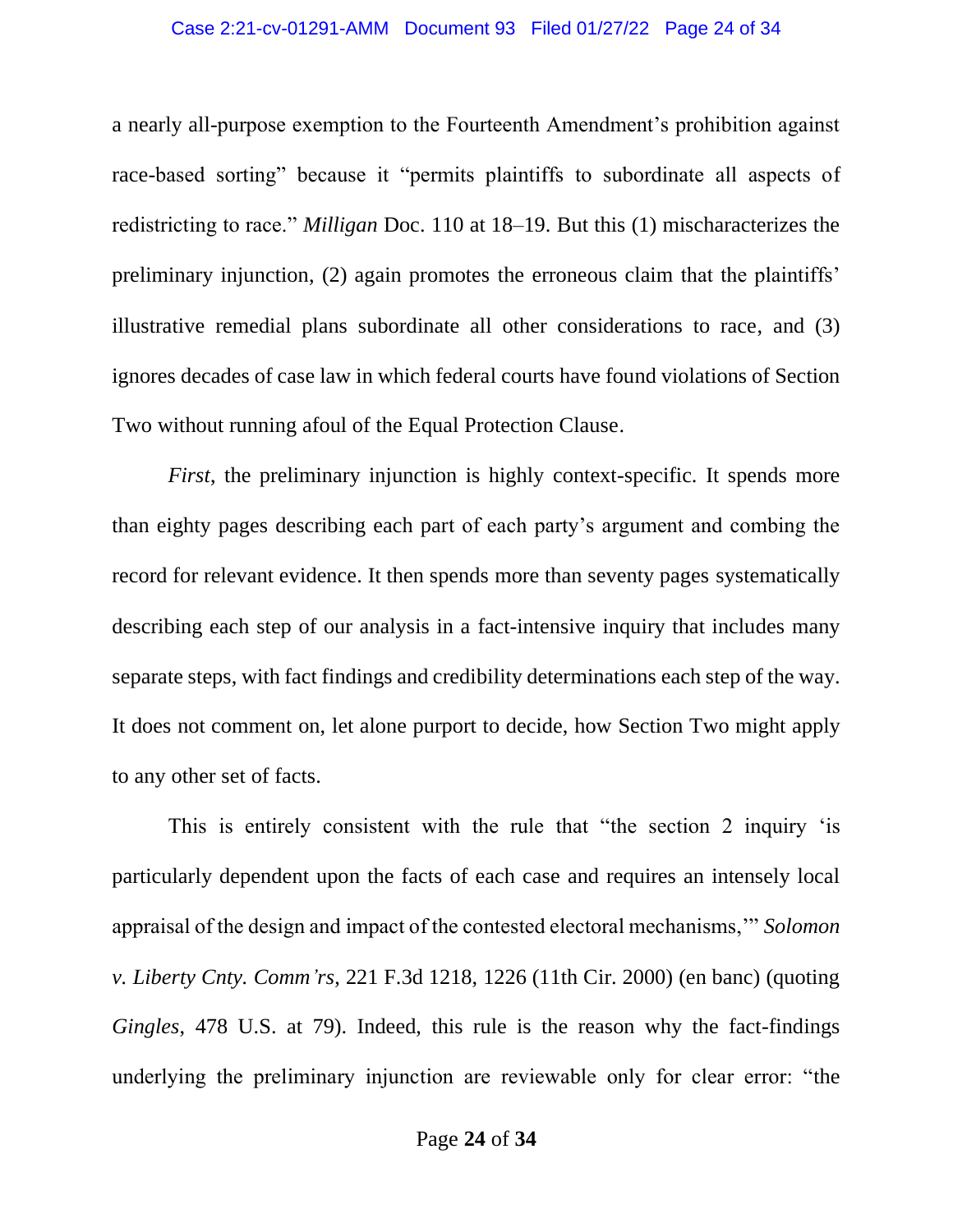#### Case 2:21-cv-01291-AMM Document 93 Filed 01/27/22 Page 25 of 34

application of the clearly-erroneous standard to ultimate findings of vote dilution preserves the benefit of the trial court's particular familiarity with the indigenous political reality without endangering the rule of law." *Gingles*, 478 U.S. at 79.

*Second*, the preliminary injunction does not permit the *Milligan* plaintiffs or the *Caster* plaintiffs to "subordinate all aspects of redistricting to race." *Milligan*  Doc. 110 at 19. As we already have explained, *see supra* at Part I, that is not what those plaintiffs did, nor is it what we allowed. Indeed, as the *Caster* plaintiffs correctly point out, "[n]o one in this case, including the [c]ourt, has suggested that Section 2 requires subordination of traditional redistricting principles." *Caster* Doc. 107 at 10.

We concluded that the *Milligan* plaintiffs established a substantial likelihood that they will prevail on the merits of their argument that Black voters in Alabama are sufficiently numerous and geographically compact to constitute a voting-age majority in a second reasonably configured majority-Black district only after we carefully considered each and all of the arguments before us about traditional redistricting criteria and the Alabama Legislature's redistricting guidelines. *See Milligan* Doc. 107 at 162–74. Had we found that the plaintiffs' illustrative second majority-Black district was not contiguous or reasonably compact, or paid insufficient attention to preserving existing political boundaries, for example, we necessarily would not have reached the same conclusion.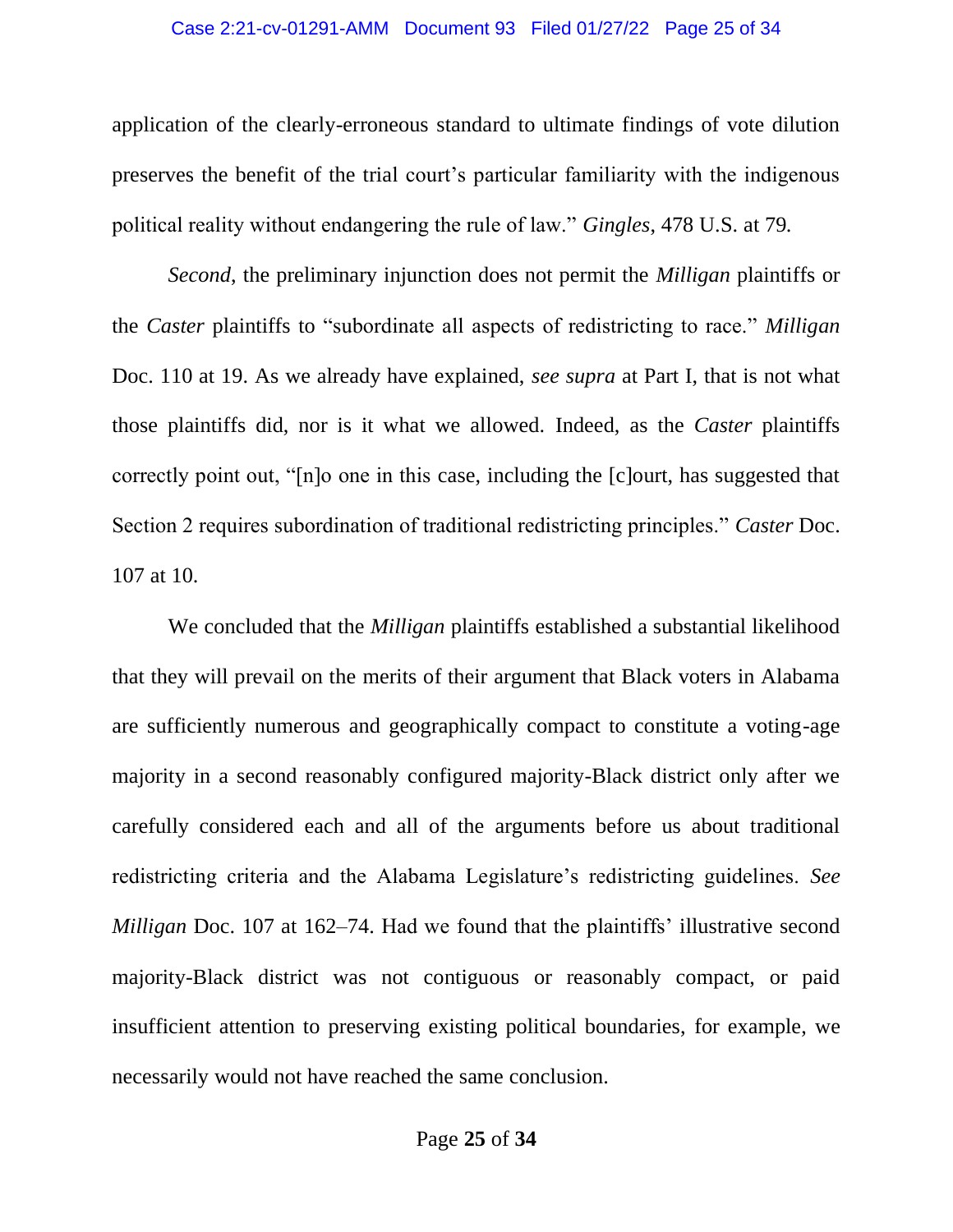And *third,* the preliminary injunction allows only as much consideration of race as controlling precedent and the Constitution allow. As we explained in the preliminary injunction, *see Milligan* Doc. 107 at 22–28, because "the Equal Protection Clause restricts consideration of race and the [Voting Rights Act] demands consideration of race, a legislature attempting to produce a lawful districting plan is vulnerable to competing hazards of liability." *Abbott*, 138 S. Ct. at 2315 (internal quotation marks omitted). "In an effort to harmonize these conflicting demands, [the Supreme Court has] assumed that compliance with the [Voting Rights Act] may justify the consideration of race in a way that would not otherwise be allowed." *Id.*; *accord Cooper*, 137 S. Ct. at 1464. More specifically, the Court has "assumed that complying with the [Voting Rights Act] is a compelling state interest, and that a State's consideration of race in making a districting decision is narrowly tailored and thus satisfies strict scrutiny if the State has good reasons for believing that its decision is necessary in order to comply with the [Voting Rights Act]." *Abbott*, 138 S. Ct. at 2315 (internal quotation marks and citations omitted).

Accordingly, the question for us in evaluating plaintiffs' illustrative remedy is not whether the remedial plan is entirely race-neutral, but whether it reflects "a level of racial manipulation that exceeds what § 2 could justify" to avoid diluting the voting strength of a minority population. *Vera*, 517 U.S. at 980–81. As we explained in the preliminary injunction, we do not find that the plaintiffs improperly considered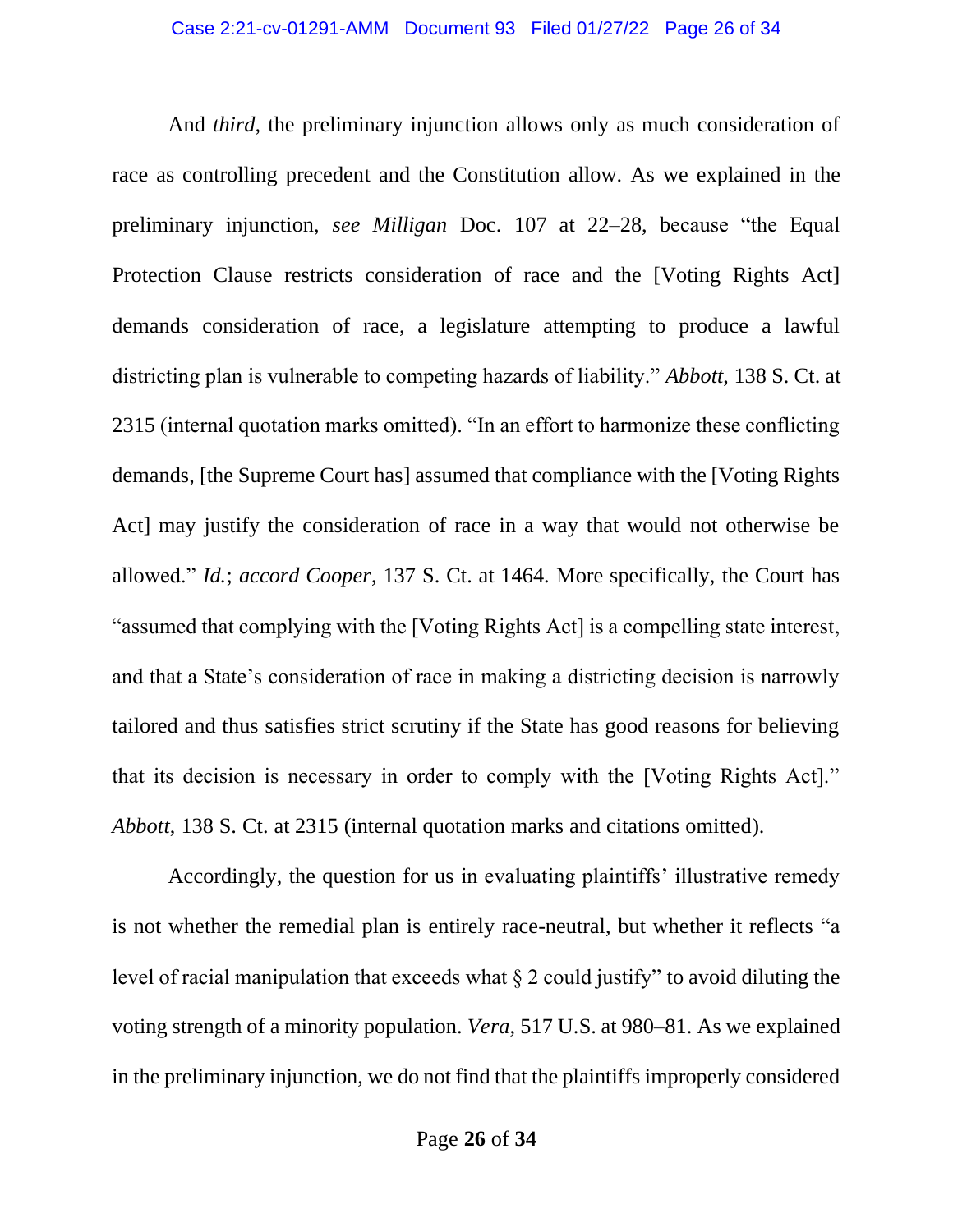race; we find that the plaintiffs considered race only to the limited extent that such considerations are proper, ordinary, and required in light of the numerosity requirement for a Section Two claim. *See Milligan* Doc. 107 at 146–74, 204–06. We based that finding on testimony from the plaintiffs' experts as well as their expert reports. *See Milligan* Doc. 107 at 148–52 (explaining findings about Duchin and Cooper testimony). Defendants' stay motion offers no reason why our view of that evidence is wrong, let alone implausible in light of the entire evidentiary record.

### **IV. Defendants have not made a strong showing that they are likely to prevail on appeal on their assertion that the equities weigh in favor of a stay.**

Defendants make seven arguments about the balance of the equities in support of their request for a stay, all of which repeat arguments that we already have carefully considered and rejected. *See id.* at 131–36, 199–204. Nevertheless, we have carefully reconsidered each one. We again reject Defendants' arguments because they either ignore, are inconsistent with, or do not satisfy the controlling legal standard, or they are simply wrong on the facts.

*First*, Defendants urge that when "evaluating challenges to electoral processes 'just weeks before an election,' federal courts must 'weigh, in addition to the harms attendant upon issuance or nonissuance of an injunction, considerations specific to election cases and its own institutional procedures." *Milligan* Doc. 110 at 9 (quoting *Purcell v. Gonzalez*, 549 U.S. 1, 4 (2006)). We have carefully weighed the considerations *Purcell* describes, *see Milligan* Doc. 107 at 197–204, 210–14, but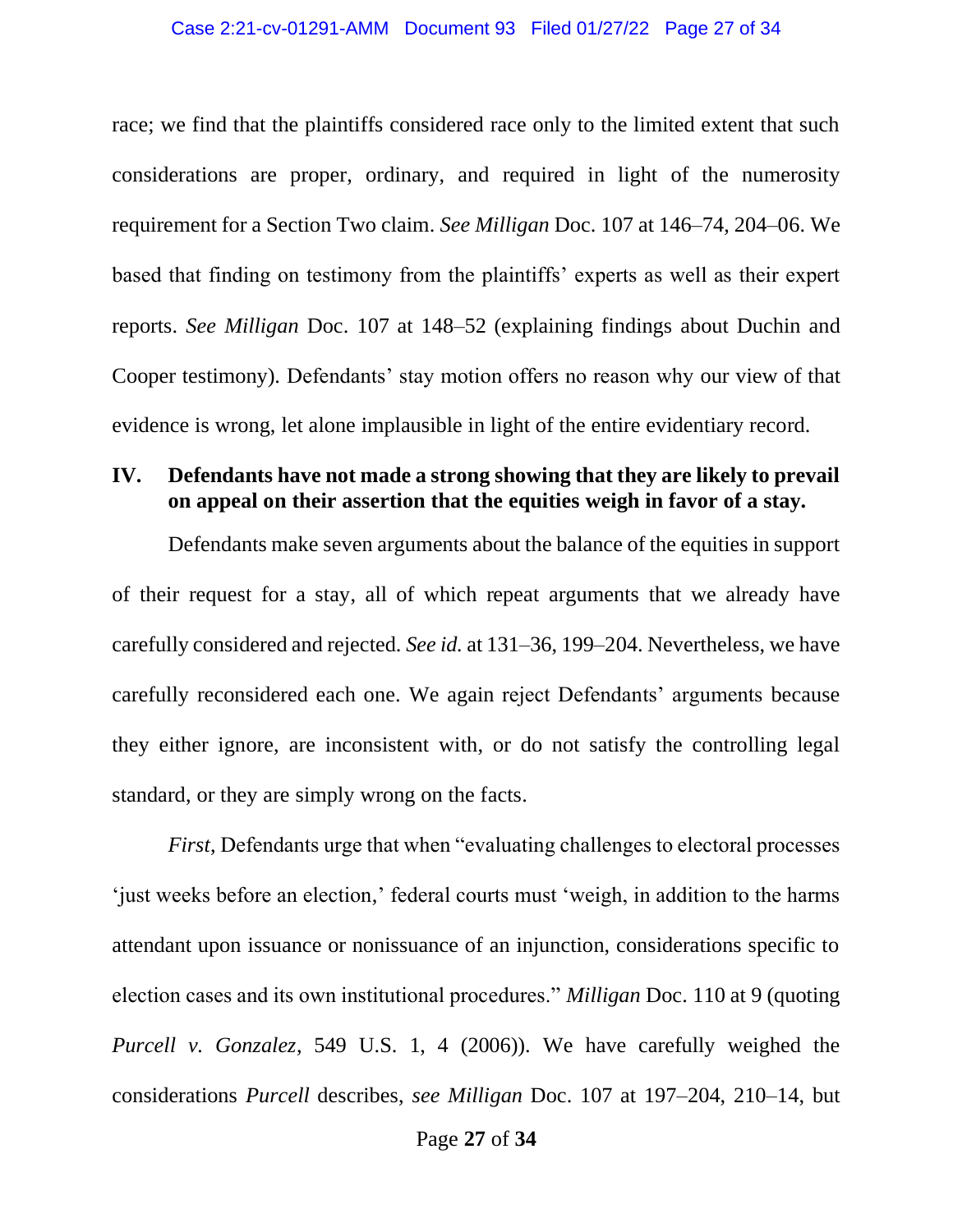#### Case 2:21-cv-01291-AMM Document 93 Filed 01/27/22 Page 28 of 34

only out of an abundance of caution — this case is not like *Purcell* because we are not "just weeks before an election." 549 U.S. at 4. In *Purcell*, the election occurred on November 7, 2006, and the application for relief pending appeal was filed one to two months beforehand. *See id.* at 3. As we explained in the Preliminary Injunction, the general election will occur in November 2022, approximately ten months from now; the primary election will occur on May 24, 2022, approximately four months from now; and even if we consider the March 30, 2022 date when absentee voting may begin, we are still more than two months out. *See Milligan* Doc. 107 at 3–4, 133, 200–01.

In the preliminary injunction, we explained multiple separate and independent reasons why, based on the evidentiary record before us, we are confident that there is sufficient time for the Legislature to draw a replacement map: the Legislature enacted the Plan in a matter of days last fall; the Legislature has been on notice since at least the time that this litigation was commenced months ago (and arguably earlier) that a new map might be necessary; the Legislature already has access to an experienced cartographer; the Legislature has not just one or two, but at least eleven illustrative remedial plans to consult, one of which pairs no incumbents; and one of the plaintiffs' expert witnesses demonstrated that he can draw a draft plan in part of an afternoon. *Id.* at 214. Defendants' stay motion identifies no infirmity in even one of those findings of fact, let alone all of them.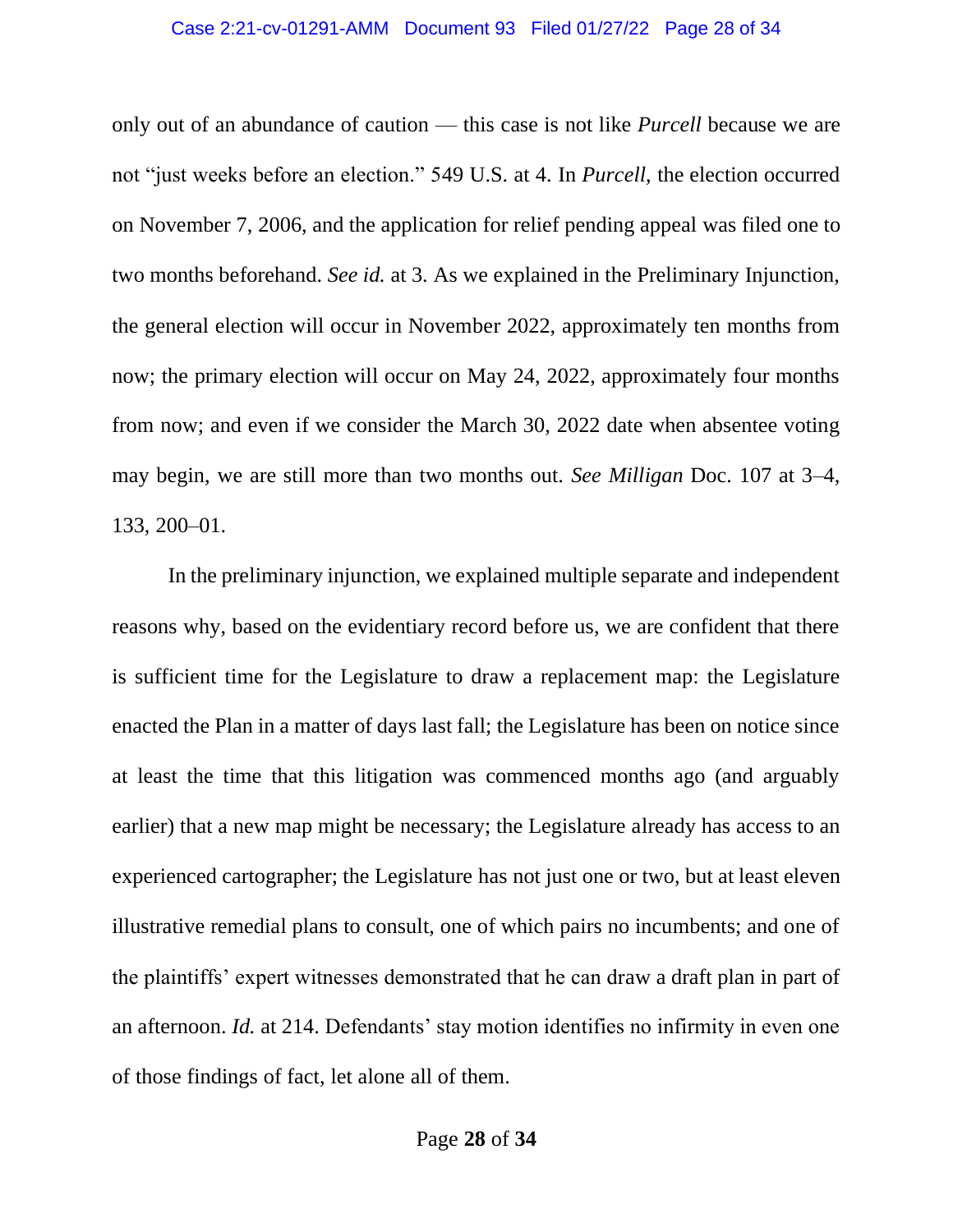We also explained in the preliminary injunction that there is precedent for the timetable we allowed. *See id.* (citing *Larios v. Cox*, 300 F. Supp. 2d 1320, 1356–57 (N.D. Ga. 2004), *aff'd*, 542 U.S. 947 (2004), which allowed nineteen days for a legislature to enact a remedial plan). Defendants do not discuss this precedent, which was just one example. The *Caster* plaintiffs identify others, including *Harris v*. *McCrory*, 159 F. Supp. 3d 600, 627 (M.D.N.C. 2016) (allowing fourteen days). *See Caster Doc.* 107 at 15. Accordingly, we see no reason to stay our decision to impose a similar timetable.

*Second,* Defendants urge that we should withhold immediate relief because the preliminary injunction "could become the benchmark for redrawing congressional districts probably for several more decades." *Milligan* Doc. 110 at 3. But this argument ignores and is inconsistent with the standard that controls the question whether to withhold relief: necessity. *See, e.g.*, *Upham v. Seamon*, 456 U.S. 37, 44 (1982) ("[W]e have authorized District Courts to order or to permit elections to be held pursuant to apportionment plans that do not in all respects measure up to the legal requirements, even constitutional requirements. Necessity has been the motivating factor in these situations.") (citations omitted). Under *Upham* and the rule it confirms, because we have found that the *Milligan* plaintiffs are otherwise entitled to preliminary injunctive relief, we may withhold relief on the ground that the election is too soon only if the record establishes that we absolutely must.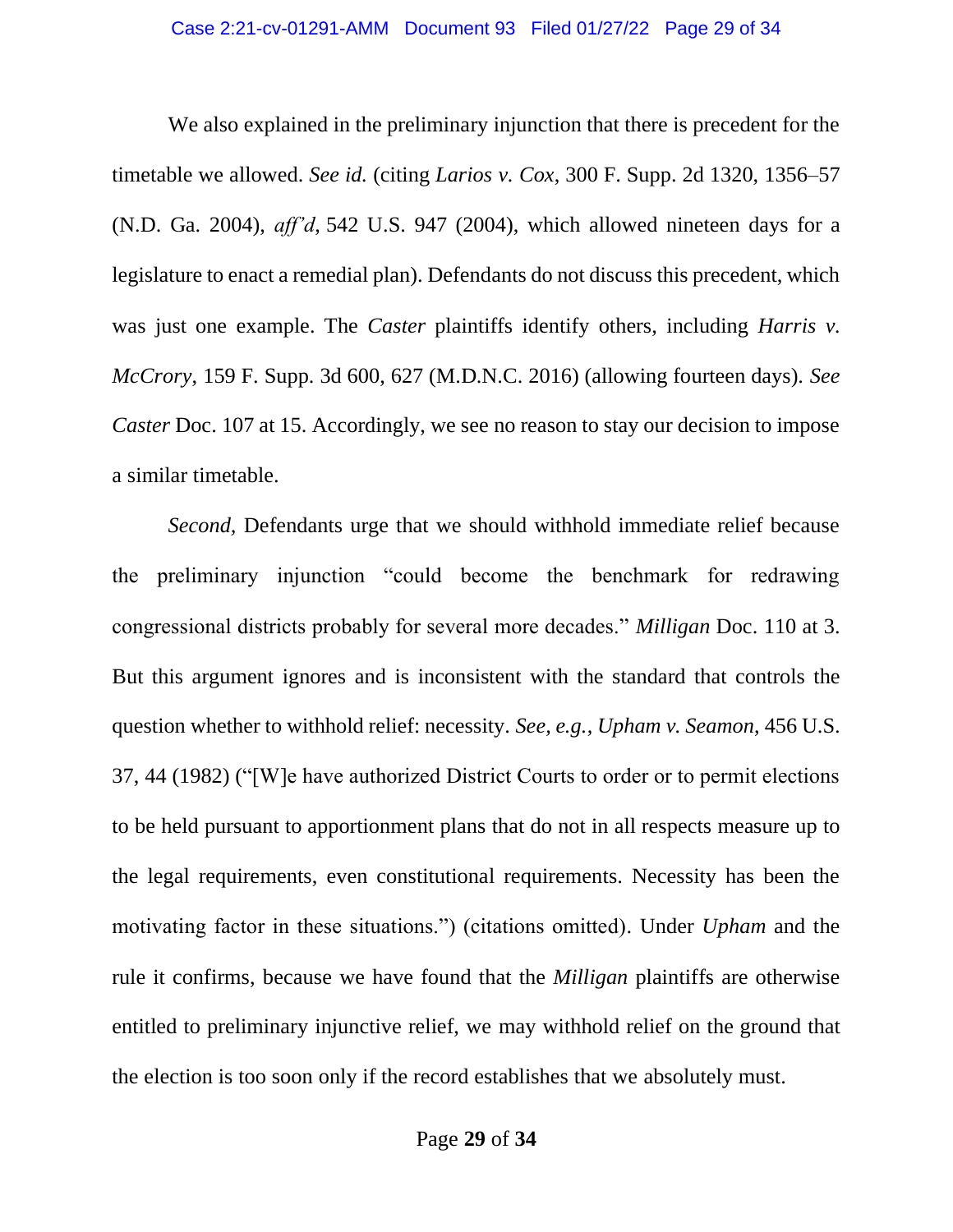The record before us falls far short of showing necessity. When we issued the preliminary injunction, we considered the relevant evidence (an attestation from Alabama Director of Elections Clay Helms, *see Milligan* Doc. 79-7, as well as other evidence) and discussed it at length. *See Milligan* Doc. 107 at 131–36, 199–204. We have again considered that evidence, and we do not see it any differently now than we saw it then. When we issued the preliminary injunction, we also reasoned that withholding relief without a finding of necessity would effectively allow the Legislature's redistricting decisions to hover above the law for Alabama's 2022 congressional elections. *See id.* at 199–202. Defendants' stay motion offers no reason to allow that result.

*Third*, Defendants assert that if the Legislature is required to draw a new map "with the 2022 campaign cycle in full swing, chaos would ensue." *Milligan* Doc. 110 at 6. But a federal court's decision whether to allow an election to proceed under an unlawful electoral map does not rise and fall on the status of a campaign cycle. Defendants cite no legal authority for that proposition, and we are aware of none. In any event, Defendants have not established that administrative "chaos" is forthcoming (or even likely). When we issued the preliminary injunction, we found that Mr. Helms identified administrative challenges of complying with a preliminary injunction, but that he had not asserted that it could not be done. *See Milligan* Doc. 107 at 201–02. We also found that Mr. Helms's attestation was only part of the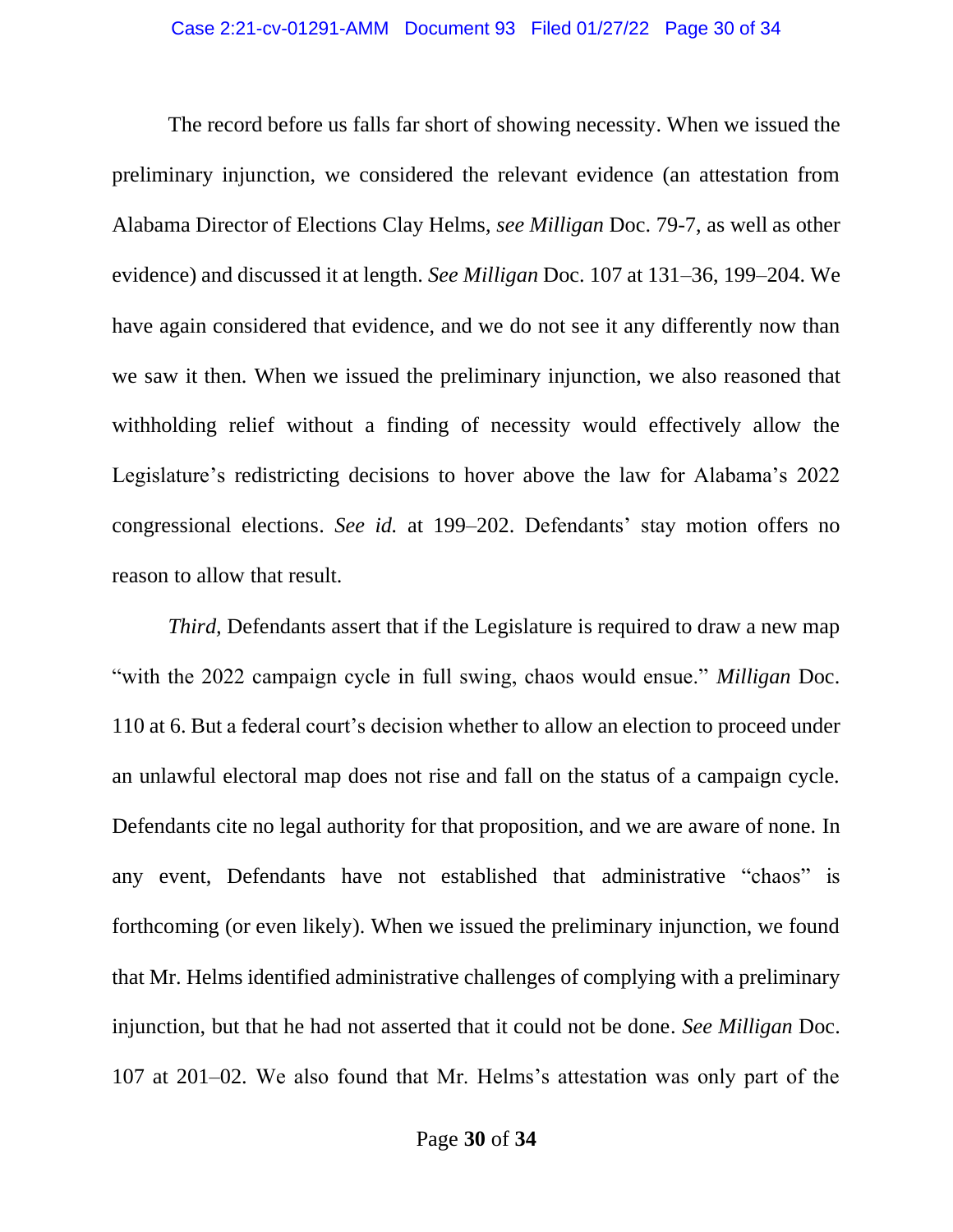#### Case 2:21-cv-01291-AMM Document 93 Filed 01/27/22 Page 31 of 34

record on this issue, and that other record evidence strongly suggests that the Legislature became well aware of the potential need for a map to include two majority-Black districts in plenty of time to facilitate compliance with an injunction requiring just such a map. *See id.* at 202–04. On further review, we do not see that Mr. Helm's attestation or any other evidence forecasts or promises chaos, or even comes close.

*Fourth,* Defendants argue that candidates already have spent "significant time and money" campaigning to potential voters, much of which will be "wasted if those voters are later moved to a different district." *Milligan* Doc. 110 at 23. But there is no legal basis for us to consider this argument unless and until the Supreme Court or Eleventh Circuit sets potential campaign waste as the bar for district courts to use when determining whether an election should proceed under a plainly unlawful districting plan.

*Fifth*, Defendants urge that potential congressional candidates will have "mere days to even consider whether to run in brand new districts." *Id.* at 20. But this is a circumstance well within the Legislature's control and discretion, not one that requires a stay: The Legislature may further extend the qualifying deadline under Alabama law to allow candidates more time to consider their options.

*Sixth*, Defendants argue that there is "precious little time" for the Legislature to draw a new map, and they cite an article and another district court case that suggest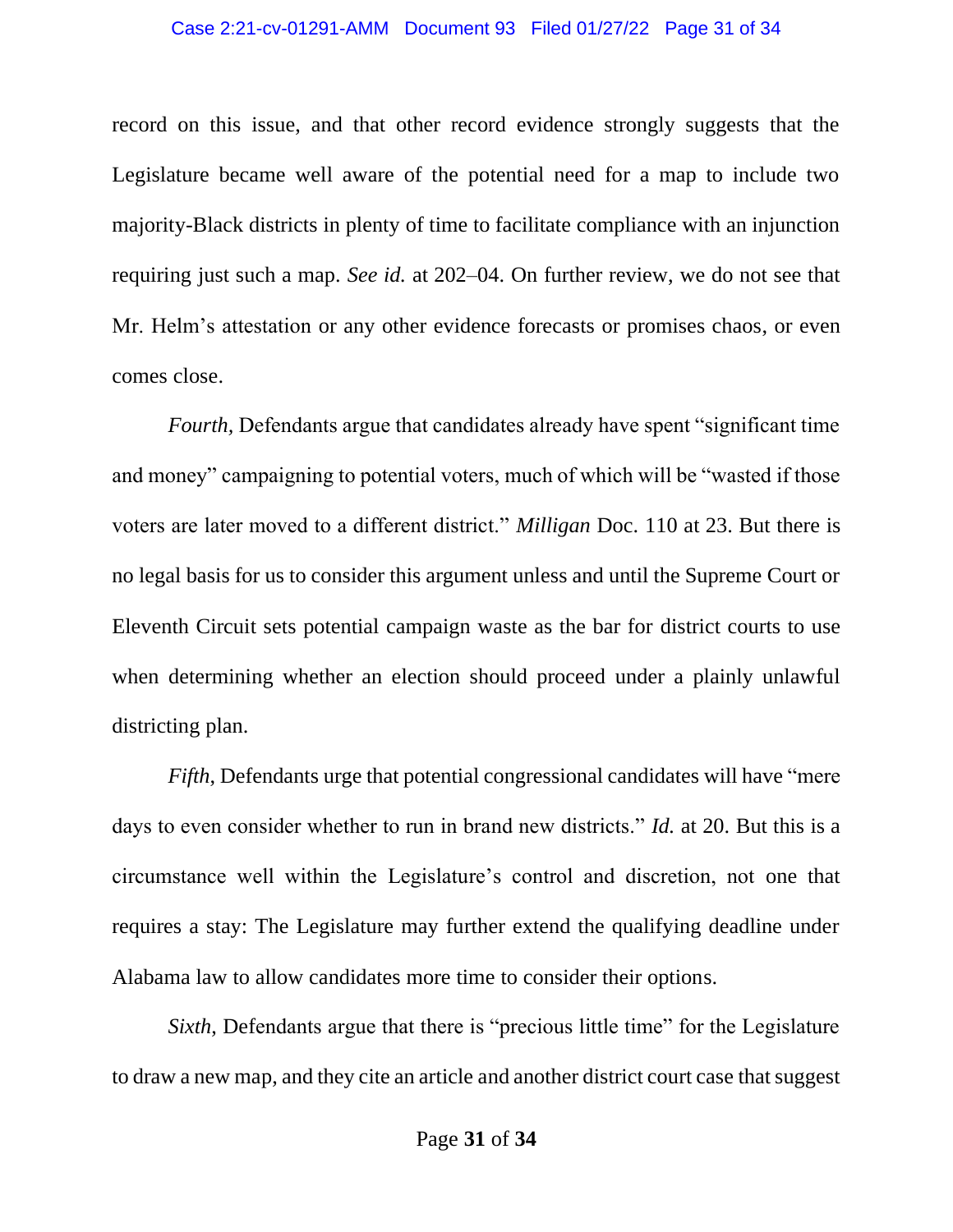that it could take as long as a month to draw a map. *Id.* at 21–22. But there is no evidence that in this case, which we already have distinguished from the one Defendants cite, *see Milligan* Doc. 107 at 132–34, 199–204, it will take the Legislature a month to draw a new map. The only record evidence indicates otherwise: the Legislature passed the existing map in a matter of days last fall. A special session of the Legislature called by the Governor commenced on October 28, 2021, the Legislature codified a new map on November 3, 2021, and the Governor signed it into law on November 4, 2021. *Id.* at 32–33. Indeed, the fourteenday period we allowed is approximately double the amount of time it took the Legislature to enact the current congressional map. Accordingly, we cannot withhold relief on this basis.

*Seventh*, Defendants argue that the equities tilt in favor of a stay because the map simply carries forward districts that have been around for a long time. *Milligan*  Doc. 110 at 25. But this is a red herring — Defendants cite no decision of any court anywhere that suggests that after a federal court has concluded that a plaintiff is substantially likely to prevail on a claim of vote dilution under the Voting Rights Act, the court should nevertheless withhold relief because the challenged map is aged. The argument also ignores the obvious reality that as maps age, demographic changes may eventually turn a lawful map into an unlawful map. The Black population in Alabama grew from 25.26% of the population in the 1990 census to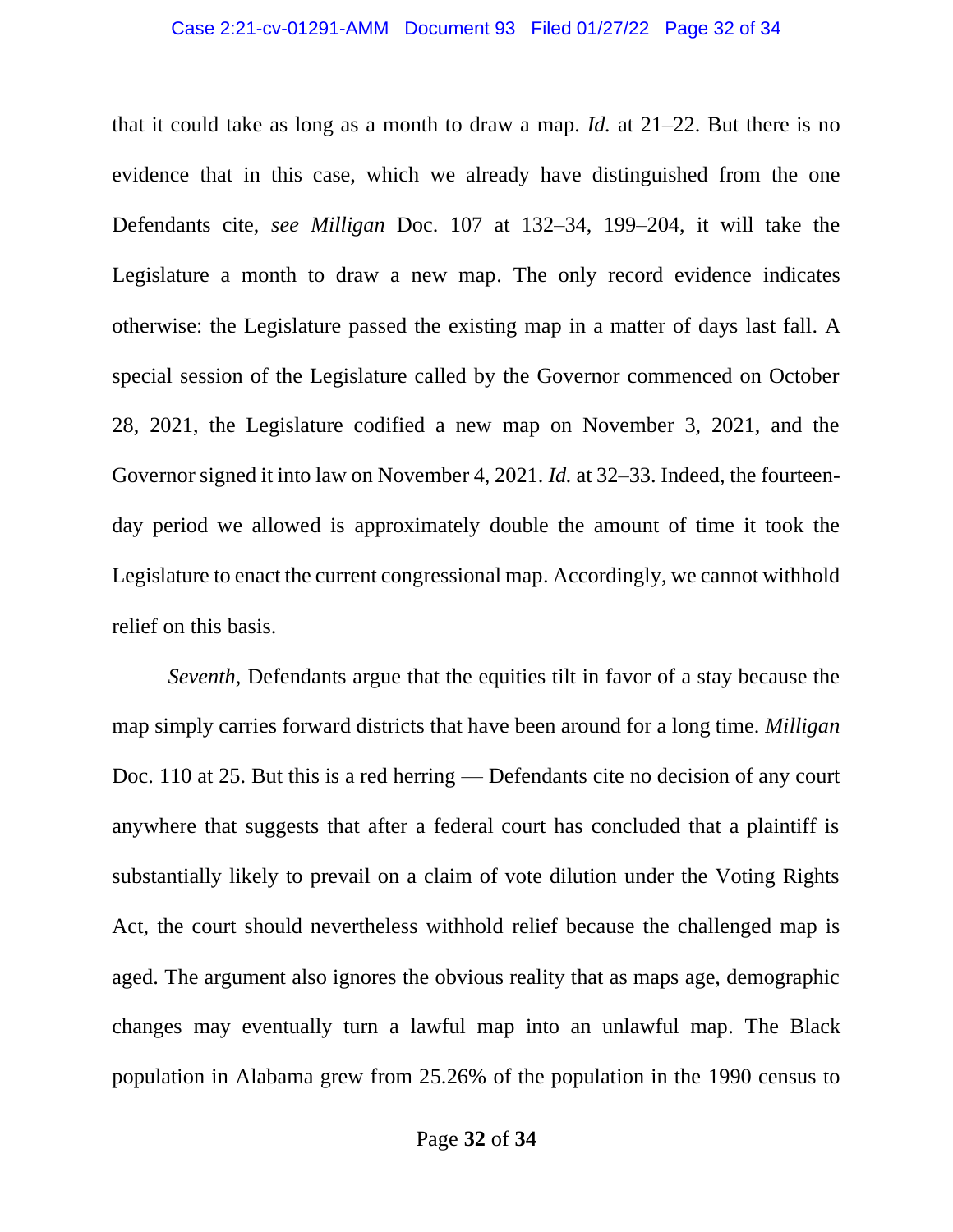#### Case 2:21-cv-01291-AMM Document 93 Filed 01/27/22 Page 33 of 34

27.1% of the population in the 2020 census. At the same time, the white population dropped from 73.65% of the population in the 1990 census to 63.12% of the population in the 2020 census. *See Milligan* Doc. 107 at 85; *Wesch v. Hunt*, 785 F. Supp. 1491, 1503 app. B (S.D. Ala. 1992), *aff'd sub nom. Camp v. Wesch*, 504 U.S. 902 (1992), and *aff'd sub nom. Figures v. Hunt*, 507 U.S. 901 (1993).

Despite ample opportunity, Defendants still have not made the one showing that federal law requires before we may withhold relief: that even though we have concluded that plaintiffs (1) are substantially likely to prevail on their claim that the Plan violates the Voting Rights Act and (2) have satisfied the other requirements for a preliminary injunction, it is necessary for us to withhold immediate relief. Absent a preliminary injunction, the plaintiffs will suffer irreparable injury until 2024 nearly halfway through this census cycle.

#### \*\*\*

We are aware that the preliminary injunction is consequential, and we have carefully considered each argument that Defendants have raised in favor of a stay. (Indeed, we have taken slightly longer than the ten hours Defendants asked us to take to allow responses to, carefully consider, and rule on this motion.) We discern no basis for a finding that this case is the extraordinary case in which we must allow an election to proceed under a map that we have determined — on the basis of a substantial evidentiary record — very likely violates the Voting Rights Act.